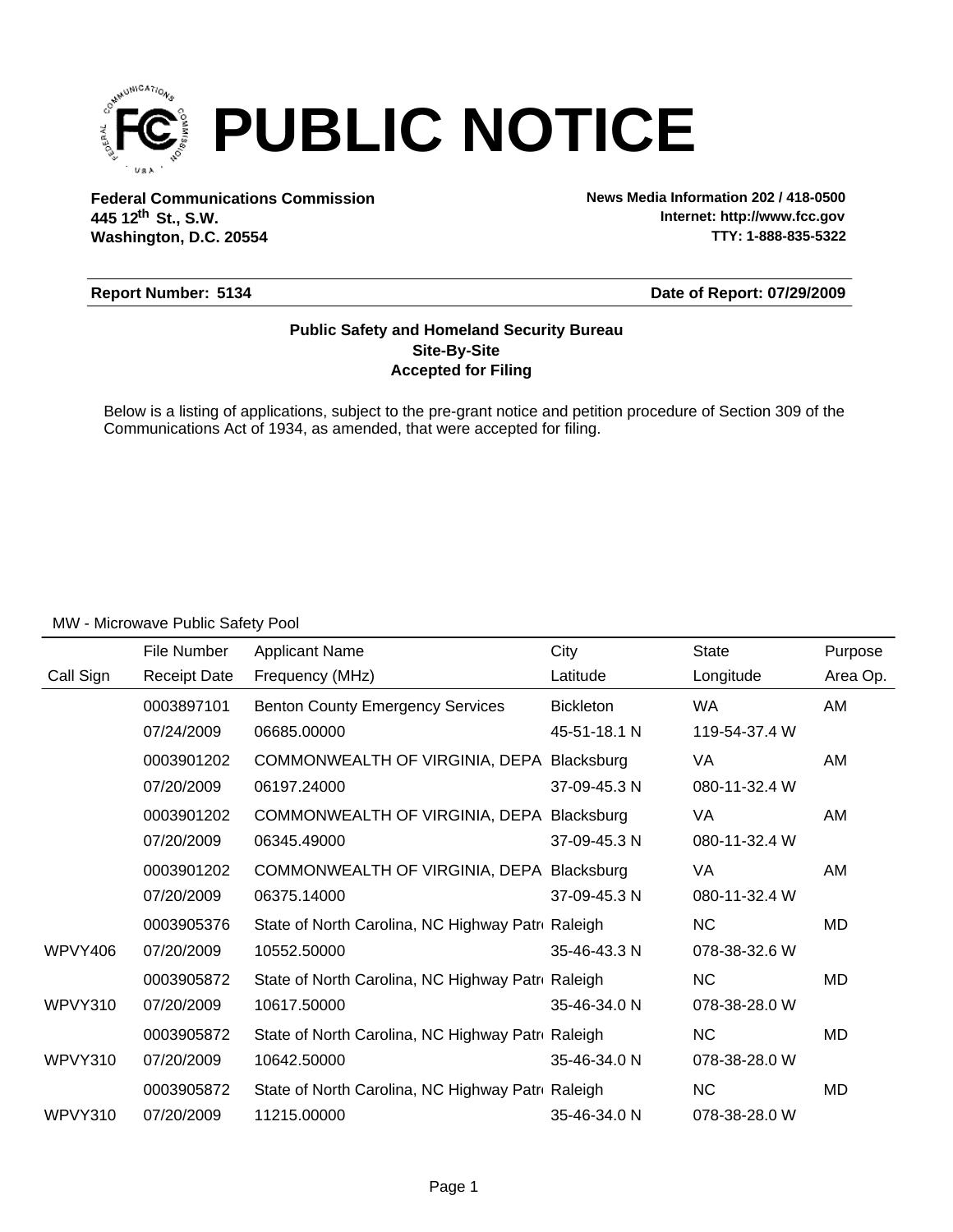|                | File Number         | <b>Applicant Name</b>    | City                | <b>State</b>  | Purpose   |
|----------------|---------------------|--------------------------|---------------------|---------------|-----------|
| Call Sign      | <b>Receipt Date</b> | Frequency (MHz)          | Latitude            | Longitude     | Area Op.  |
|                | 0003906647          | Minnesota State of       | Trail               | MN            | MD        |
| WPYG655        | 07/20/2009          | 05945.20000              | 47-46-04.8 N        | 095-39-55.0 W |           |
|                | 0003906647          | Minnesota State of       | Trail               | MN            | <b>MD</b> |
| WPYG655        | 07/20/2009          | 05974.85000              | 47-46-04.8 N        | 095-39-55.0 W |           |
|                | 0003906671          | Minnesota, State of      | <b>High Landing</b> | MN            | <b>MD</b> |
| WQGX287        | 07/20/2009          | 06226.89000              | 48-01-09.8 N        | 095-47-20.1 W |           |
|                | 0003906671          | Minnesota, State of      | High Landing        | MN            | MD        |
| WQGX287        | 07/20/2009          | 06315.84000              | 48-01-09.8 N        | 095-47-20.1 W |           |
|                | 0003906685          | State Of Minnesota       | THIEF RIVER FALL MN |               | MD        |
| WPWD840        | 07/20/2009          | 06063.80000              | 48-06-54.0 N        | 096-11-20.0 W |           |
|                | 0003906702          | Minnesota State of       | <b>Bagley</b>       | MN            | MD        |
| WPYG653        | 07/20/2009          | 06197.24000              | 47-36-18.5 N        | 095-25-32.9 W |           |
|                | 0003906702          | Minnesota State of       | <b>Bagley</b>       | MN            | MD        |
| WPYG653        | 07/20/2009          | 06286.19000              | 47-36-18.5 N        | 095-25-32.9 W |           |
|                | 0003907210          | PAPILLION PUBLIC SCHOOLS | <b>PAPILLION</b>    | <b>NE</b>     | MD        |
| WQJT211        | 07/21/2009          | 23135.00000              | 41-09-43.0 N        | 096-02-13.0 W |           |
|                | 0003907609          | Minnesota, State of      | Alida               | MN            | MD        |
| WQDX443        | 07/21/2009          | 06034.15000              | 47-25-13.6 N        | 095-13-35.5 W |           |
|                | 0003907609          | Minnesota, State of      | Alida               | MN            | MD        |
| WQDX443        | 07/21/2009          | 06093.45000              | 47-25-13.6 N        | 095-13-35.5 W |           |
|                | 0003907645          | Minnesota, State of      | Park Rapids         | MN            | MD        |
| WQDW971        | 07/21/2009          | 06345.49000              | 47-09-09.3 N        | 095-08-27.6 W |           |
|                | 0003907697          | Minnesota State of       | <b>KIMBALL</b>      | MN            | MD        |
| WPQX403        | 07/21/2009          | 05974.85000              | 45-18-48.0 N        | 094-18-55.0 W |           |
|                | 0003907713          | Minnesota, State of      | Enfield             | <b>MN</b>     | MD        |
| WPWL742        | 07/21/2009          | 06226.88900              | 45-20-54.3 N        | 093-54-31.7 W |           |
|                | 0003908147          | San Diego, County of     | Escondido           | CA            | MD        |
| WPOL382        | 07/21/2009          | 06123.10000              | 33-08-11.3 N        | 117-05-38.8 W |           |
|                | 0003908147          | San Diego, County of     | Escondido           | CA            | MD        |
| WPOL382        | 07/21/2009          | 06745.62500              | 33-08-11.3 N        | 117-05-38.8 W |           |
|                | 0003908150          | San Diego, County of     | Poway               | CA            | MD        |
| <b>WQKJ855</b> | 07/21/2009          | 06375.14000              | 33-00-32.1 N        | 116-58-22.1 W |           |
|                | 0003908248          | State of Minnesota       | Cloquet             | MN            | MD        |
| WPWD884        | 07/21/2009          | 06197.24000              | 46-48-38.8 N        | 092-25-11.7 W |           |
|                | 0003908248          | State of Minnesota       | Cloquet             | MN            | MD        |
| WPWD884        | 07/21/2009          | 06286.19000              | 46-48-38.8 N        | 092-25-11.7 W |           |
|                | 0003908248          | State of Minnesota       | Cloquet             | MN            | MD        |
| WPWD884        | 07/21/2009          | 06345.49000              | 46-48-38.8 N        | 092-25-11.7 W |           |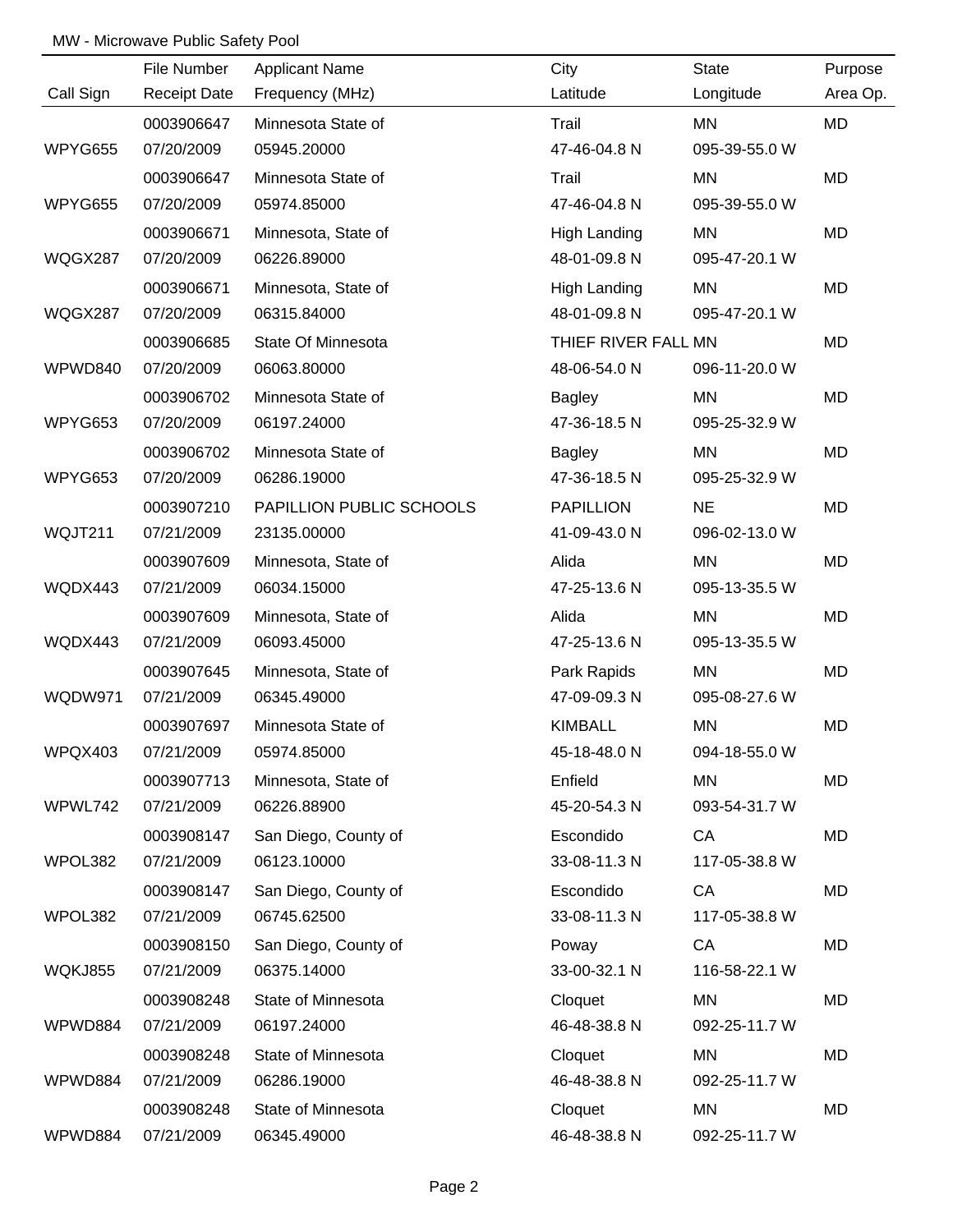|           | File Number         | <b>Applicant Name</b>                            | City             | <b>State</b>  | Purpose  |
|-----------|---------------------|--------------------------------------------------|------------------|---------------|----------|
| Call Sign | <b>Receipt Date</b> | Frequency (MHz)                                  | Latitude         | Longitude     | Area Op. |
|           | 0003908814          | St. Joseph County Government                     | Mishawaka        | IN            | MD       |
| WPQT362   | 07/22/2009          | 10715.00000                                      | 41-39-39.0 N     | 086-10-58.4 W |          |
|           | 0003908817          | St. Joseph County Government                     | South Bend       | IN            | MD       |
| WPQT361   | 07/22/2009          | 11215.00000                                      | 41-40-29.1 N     | 086-15-08.3 W |          |
|           | 0003908904          | MINNESOTA, STATE OF                              | <b>MAHTOWA</b>   | MN            | MD       |
| WPXM609   | 07/22/2009          | 05945.20000                                      | 46-35-31.0 N     | 092-39-31.0 W |          |
|           | 0003908904          | MINNESOTA, STATE OF                              | <b>MAHTOWA</b>   | MN            | MD       |
| WPXM609   | 07/22/2009          | 06063.80000                                      | 46-35-31.0 N     | 092-39-31.0 W |          |
|           | 0003908919          | Minnesota, State of                              | <b>Brookston</b> | MN            | MD       |
| WPYQ653   | 07/22/2009          | 06093.45000                                      | 46-50-02.3 N     | 092-42-54.3 W |          |
|           | 0003908926          | Minnesota State of                               | <b>DULUTH</b>    | MN            | MD       |
| WPQX396   | 07/22/2009          | 06034.15000                                      | 46-47-26.0 N     | 092-06-51.0 W |          |
|           | 0003908944          | Minnesota, State of                              | Moose Lake       | <b>MN</b>     | MD       |
| WPYD578   | 07/22/2009          | 06256.54000                                      | 46-26-51.1 N     | 092-48-35.8 W |          |
|           | 0003908944          | Minnesota, State of                              | Moose Lake       | <b>MN</b>     | MD       |
| WPYD578   | 07/22/2009          | 06315.84000                                      | 46-26-51.1 N     | 092-48-35.8 W |          |
|           | 0003908959          | State of Mississippi Wireless Communicat Natchez |                  | <b>MS</b>     | MD       |
| WQKA336   | 07/22/2009          | 05945.20000                                      | 31-40-28.0 N     | 091-19-39.1 W |          |
|           | 0003908959          | State of Mississippi Wireless Communicat Natchez |                  | <b>MS</b>     | MD       |
| WQKA336   | 07/22/2009          | 06063.80000                                      | 31-40-28.0 N     | 091-19-39.1 W |          |
|           | 0003908959          | State of Mississippi Wireless Communicat Natchez |                  | <b>MS</b>     | MD       |
| WQKA336   | 07/22/2009          | 06743.75000                                      | 31-40-28.0 N     | 091-19-39.1 W |          |
|           | 0003908980          | Minnesota, State of                              | Lawler           | <b>MN</b>     | MD       |
| WQCT738   | 07/22/2009          | 06004.50000                                      | 46-32-01.9 N     | 093-07-53.2 W |          |
|           | 0003909045          | CITY OF NEW YORK - DOITT                         | Queens           | <b>NY</b>     | MD       |
| WQHC790   | 07/22/2009          | 06226.89000                                      | 40-41-54.5 N     | 073-51-12.5 W |          |
|           | 0003909045          | CITY OF NEW YORK - DOITT                         | Queens           | NY            | MD       |
| WQHC790   | 07/22/2009          | 06256.54000                                      | 40-41-54.5 N     | 073-51-12.5 W |          |
|           | 0003909045          | CITY OF NEW YORK - DOITT                         | Queens           | NY.           | MD       |
| WQHC790   | 07/22/2009          | 06660.62500                                      | 40-41-54.5 N     | 073-51-12.5 W |          |
|           | 0003909046          | CITY OF NEW YORK - DOITT                         | Flushing         | <b>NY</b>     | MD       |
| WQHC721   | 07/22/2009          | 06004.50000                                      | 40-44-08.9 N     | 073-48-57.0 W |          |
|           | 0003909046          | CITY OF NEW YORK - DOITT                         | Flushing         | NY            | MD       |
| WQHC721   | 07/22/2009          | 06345.49000                                      | 40-44-08.9 N     | 073-48-57.0 W |          |
|           | 0003909046          | CITY OF NEW YORK - DOITT                         | Flushing         | <b>NY</b>     | MD       |
| WQHC721   | 07/22/2009          | 06404.79000                                      | 40-44-08.9 N     | 073-48-57.0 W |          |
|           | 0003909046          | CITY OF NEW YORK - DOITT                         | Flushing         | NY            | MD       |
| WQHC721   | 07/22/2009          | 10835.00000                                      | 40-44-08.9 N     | 073-48-57.0 W |          |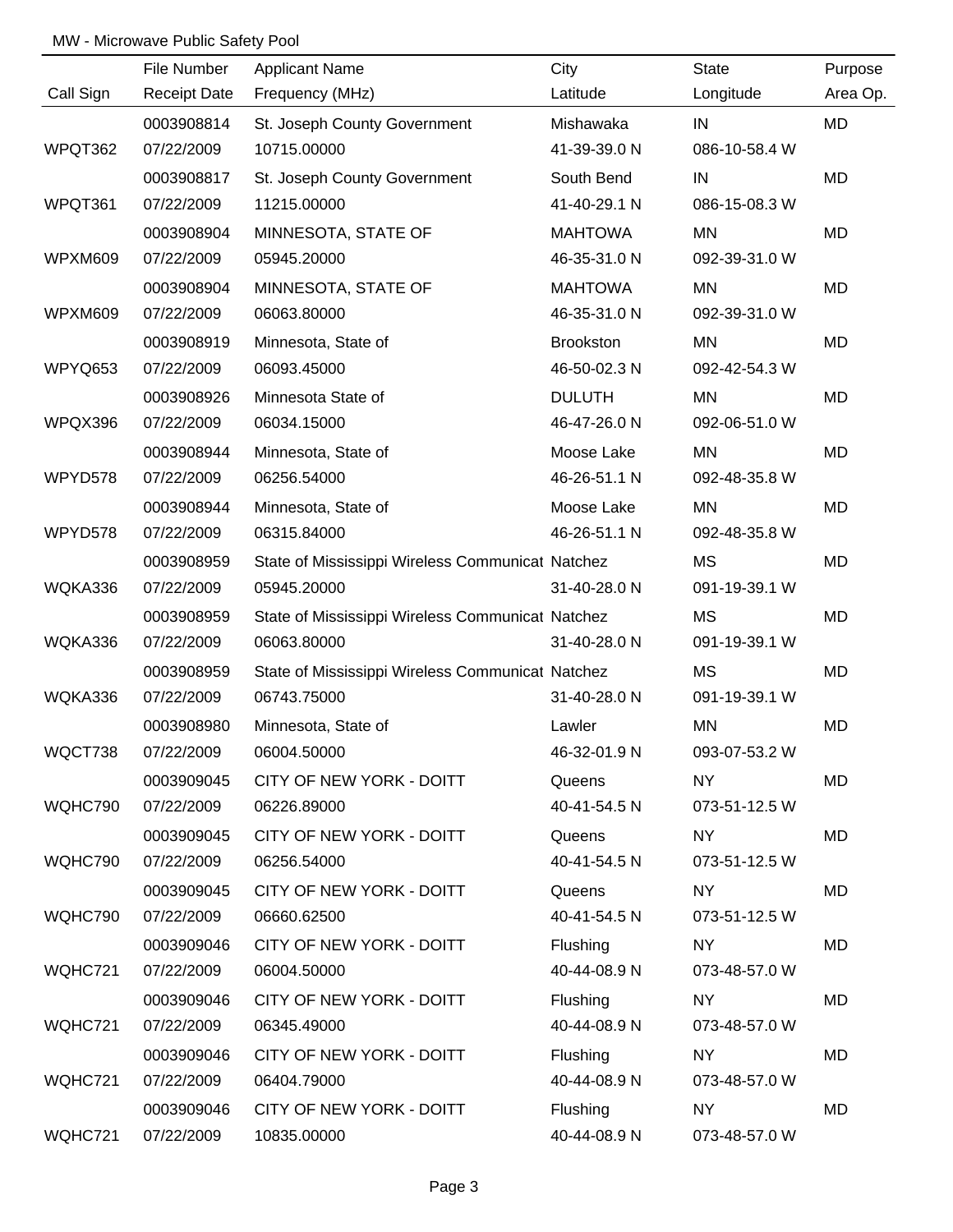|                | File Number         | <b>Applicant Name</b>                     | City            | State         | Purpose  |
|----------------|---------------------|-------------------------------------------|-----------------|---------------|----------|
| Call Sign      | <b>Receipt Date</b> | Frequency (MHz)                           | Latitude        | Longitude     | Area Op. |
|                | 0003909047          | CITY OF NEW YORK - DOITT                  | Brooklyn        | <b>NY</b>     | MD       |
| WQHC832        | 07/22/2009          | 06004.50000                               | 40-41-38.8 N    | 073-59-03.5 W |          |
|                | 0003909047          | CITY OF NEW YORK - DOITT                  | Brooklyn        | <b>NY</b>     | MD       |
| WQHC832        | 07/22/2009          | 06093.45000                               | 40-41-38.8 N    | 073-59-03.5 W |          |
|                | 0003909047          | CITY OF NEW YORK - DOITT                  | <b>Brooklyn</b> | <b>NY</b>     | MD       |
| WQHC832        | 07/22/2009          | 06152.75000                               | 40-41-38.8 N    | 073-59-03.5 W |          |
|                | 0003909088          | ARIZONA, STATE OF                         | <b>GLOBE</b>    | AZ            | MD       |
| KPL45          | 07/22/2009          | 11415.00000                               | 33-17-37.2 N    | 110-50-11.3 W |          |
|                | 0003909092          | Minnesota, State of                       | Chisholm        | MN            | MD       |
| WQJH203        | 07/22/2009          | 05974.85000                               | 47-39-04.5 N    | 092-51-54.6 W |          |
|                | 0003909092          | Minnesota, State of                       | Chisholm        | MN            | MD       |
| WQJH203        | 07/22/2009          | 06003.50000                               | 47-39-04.5 N    | 092-51-54.6 W |          |
|                | 0003909130          | Minnesota, State of                       | Nashwauk        | <b>MN</b>     | MD       |
| <b>WQIQ390</b> | 07/22/2009          | 06226.89000                               | 47-36-45.0 N    | 093-11-47.0 W |          |
|                | 0003909161          | Minnesota, State of                       | Angora          | ΜN            | MD       |
| WPQL598        | 07/22/2009          | 06197.24000                               | 47-43-37.5 N    | 092-37-17.1 W |          |
|                | 0003909161          | Minnesota, State of                       | Angora          | <b>MN</b>     | MD       |
| WPQL598        | 07/22/2009          | 06315.84000                               | 47-43-37.5 N    | 092-37-17.1 W |          |
|                | 0003909167          | Minnesota State of                        | <b>VIRGINIA</b> | MN            | MD       |
| WPQL597        | 07/22/2009          | 05945.20000                               | 47-29-14.3 N    | 092-31-12.2 W |          |
|                | 0003909236          | UTAH, STATE OF                            | <b>PRICE</b>    | UT            | MD       |
| <b>WNTS258</b> | 07/22/2009          | 06034.15000                               | 39-32-41.8 N    | 110-48-58.5 W |          |
|                | 0003909270          | Minnesota State of                        | <b>Brewster</b> | MN            | MD       |
| WPYH767        | 07/22/2009          | 05945.20000                               | 43-43-14.4 N    | 095-26-23.0 W |          |
|                | 0003909288          | Utah, State of                            | Sunnyside       | UT            | MD       |
| WQKC760        | 07/22/2009          | 06286.19000                               | 39-38-41.1 N    | 110-20-51.9 W |          |
|                | 0003909316          | MISSISSIPPI AUTHORITY FOR EDUCAT MCADAMS  |                 | MS            | MD       |
| KBF69          | 07/22/2009          | 06197.24000                               | 33-02-20.4 N    | 089-40-02.2 W |          |
|                | 0003909328          | MISSISSIPPI AUTHORITY FOR EDUCAT ACKERMAN |                 | <b>MS</b>     | MD       |
| KBE87          | 07/22/2009          | 06063.80000                               | 33-21-14.4 N    | 089-09-00.2 W |          |
|                | 0003909562          | STATE OF MINNESOTA, MN/DOT                | <b>RUSHMORE</b> | MN            | MD       |
| WQAU442        | 07/23/2009          | 06197.24000                               | 43-42-13.9 N    | 095-51-04.5 W |          |
|                | 0003909562          | STATE OF MINNESOTA, MN/DOT                | <b>RUSHMORE</b> | <b>MN</b>     | MD       |
| WQAU442        | 07/23/2009          | 06256.54000                               | 43-42-13.9 N    | 095-51-04.5 W |          |
|                | 0003909588          | Minnesota, State of                       | Slayton         | MN            | MD       |
| WQAW725        | 07/23/2009          | 06004.50000                               | 43-58-39.2 N    | 095-44-01.3 W |          |
|                | 0003909588          | Minnesota, State of                       | Slayton         | MN            | MD       |
| WQAW725        | 07/23/2009          | 06093.45000                               | 43-58-39.2 N    | 095-44-01.3 W |          |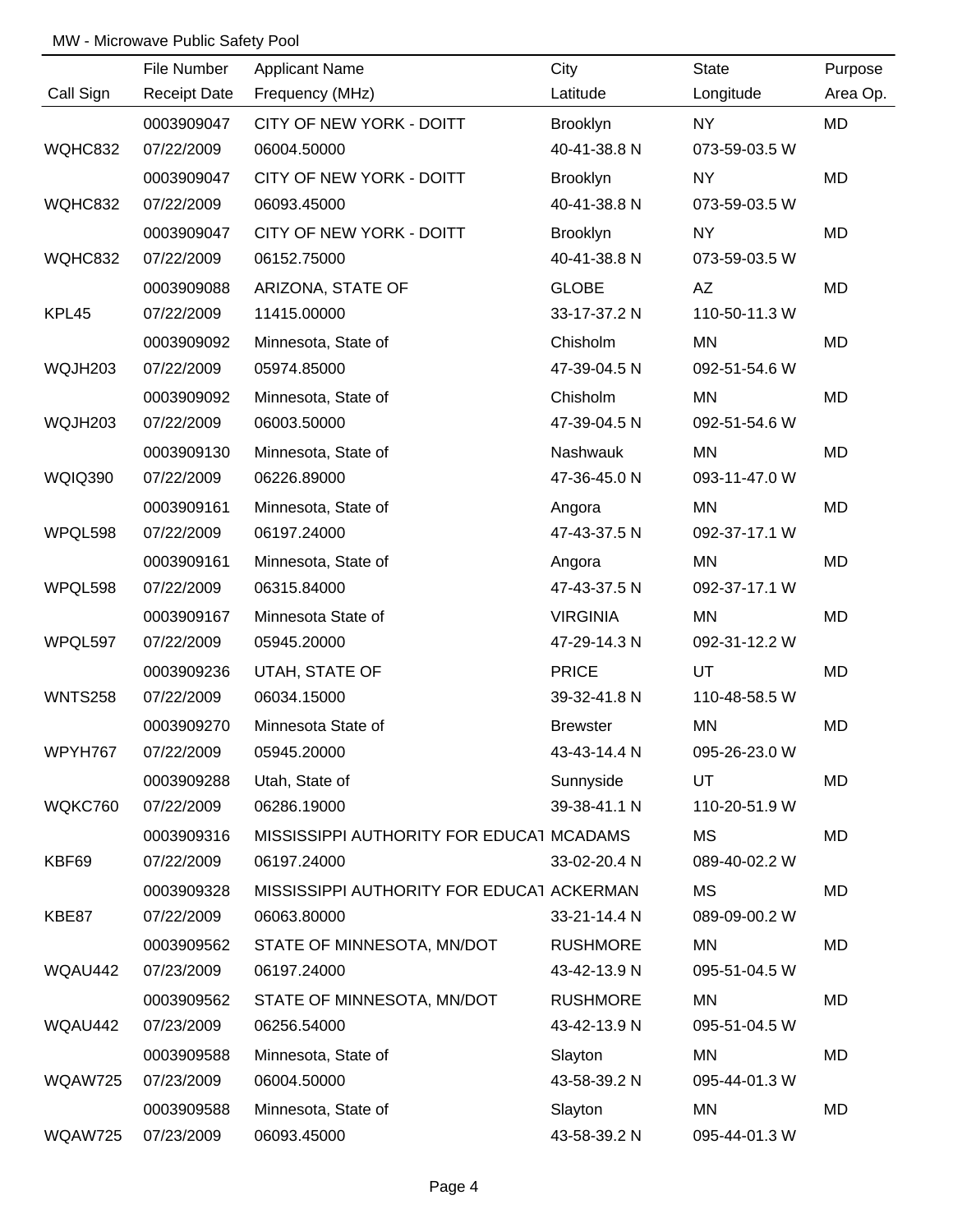|                | File Number         | <b>Applicant Name</b>                          | City                 | State         | Purpose  |
|----------------|---------------------|------------------------------------------------|----------------------|---------------|----------|
| Call Sign      | <b>Receipt Date</b> | Frequency (MHz)                                | Latitude             | Longitude     | Area Op. |
|                | 0003909692          | State of Mississippi Wireless Communicat Roxie |                      | MS            | MD       |
| WQKA325        | 07/23/2009          | 06583.75000                                    | 31-29-45.6 N         | 091-14-16.4 W |          |
|                | 0003909806          | STATE OF MINNESOTA., MN/DOT                    | <b>TRACY</b>         | MN            | MD       |
| WQAU439        | 07/23/2009          | 06345.49000                                    | 44-09-59.5 N         | 095-37-18.0 W |          |
|                | 0003909806          | STATE OF MINNESOTA., MN/DOT                    | <b>TRACY</b>         | MN            | MD       |
| WQAU439        | 07/23/2009          | 06404.79000                                    | 44-09-59.5 N         | 095-37-18.0 W |          |
|                | 0003910318          | Minnesota, State of                            | Alma                 | WI            | MD       |
| <b>WQIQ403</b> | 07/23/2009          | 06730.62500                                    | 44-18-08.8 N         | 091-53-26.5 W |          |
|                | 0003910335          | SAN DIEGO, COUNTY OF                           | Ramona               | CA            | MD       |
| WPNG277        | 07/23/2009          | 06585.62500                                    | 33-00-32.8 N         | 116-58-21.2 W |          |
|                | 0003910368          | Minnesota State of                             | <b>RUSSELL</b>       | MN            | MD       |
| WPQX636        | 07/23/2009          | 06152.75000                                    | 44-18-49.0 N         | 095-57-27.0 W |          |
|                | 0003910368          | Minnesota State of                             | <b>RUSSELL</b>       | MN            | MD       |
| WPQX636        | 07/23/2009          | 06605.00000                                    | 44-18-49.0 N         | 095-57-27.0 W |          |
|                | 0003910658          | Minnesota, State of                            | <b>GRANITE FALLS</b> | <b>MN</b>     | MD       |
| WQIK926        | 07/24/2009          | 06256.54000                                    | 44-53-43.0 N         | 095-33-19.5 W |          |
|                | 0003910658          | Minnesota, State of                            | <b>GRANITE FALLS</b> | MN            | MD       |
| WQIK926        | 07/24/2009          | 06345.49000                                    | 44-53-43.0 N         | 095-33-19.5 W |          |
|                | 0003910688          | Minnesota, State of                            | Milan                | MN            | MD       |
| WQIL428        | 07/24/2009          | 05945.20000                                    | 45-06-03.5 N         | 095-48-59.9 W |          |
|                | 0003910688          | Minnesota, State of                            | Milan                | MN            | MD       |
| WQIL428        | 07/24/2009          | 06093.45000                                    | 45-06-03.5 N         | 095-48-59.9 W |          |
|                | 0003910713          | Minnesota, State of                            | Holloway             | <b>MN</b>     | MD       |
| WQIJ967        | 07/24/2009          | 06197.24000                                    | 45-20-27.9 N         | 095-54-37.6 W |          |
|                | 0003910803          | STATE OF DELAWARE - DTI                        | <b>LEWES</b>         | <b>DE</b>     | MD       |
| WQIG247        | 07/24/2009          | 06004.50000                                    | 38-45-22.5 N         | 075-09-15.0 W |          |
|                | 0003910803          | STATE OF DELAWARE - DTI                        | LEWES                | DE            | MD       |
| WQIG247        | 07/24/2009          | 10715.00000                                    | 38-45-22.5 N         | 075-09-15.0 W |          |
|                | 0003910804          | STATE OF DELAWARE - DTI                        | <b>NEWARK</b>        | <b>DE</b>     | MD       |
| WQCN438        | 07/24/2009          | 06093.45000                                    | 39-38-08.6 N         | 075-45-13.4 W |          |
|                | 0003910804          | STATE OF DELAWARE - DTI                        | <b>NEWARK</b>        | DE            | MD       |
| WQCN438        | 07/24/2009          | 06152.75000                                    | 39-38-08.6 N         | 075-45-13.4 W |          |
|                | 0003910804          | STATE OF DELAWARE - DTI                        | <b>NEWARK</b>        | <b>DE</b>     | MD       |
| WQCN438        | 07/24/2009          | 11115.00000                                    | 39-38-08.6 N         | 075-45-13.4 W |          |
|                | 0003910805          | DELAWARE, STATE OF                             | <b>SEAFORD</b>       | DE            | MD       |
| WPNJ201        | 07/24/2009          | 06063.80000                                    | 38-39-13.6 N         | 075-36-55.3 W |          |
|                | 0003910805          | DELAWARE, STATE OF                             | <b>SEAFORD</b>       | DE            | MD       |
| WPNJ201        | 07/24/2009          | 06375.14000                                    | 38-39-13.6 N         | 075-36-55.3 W |          |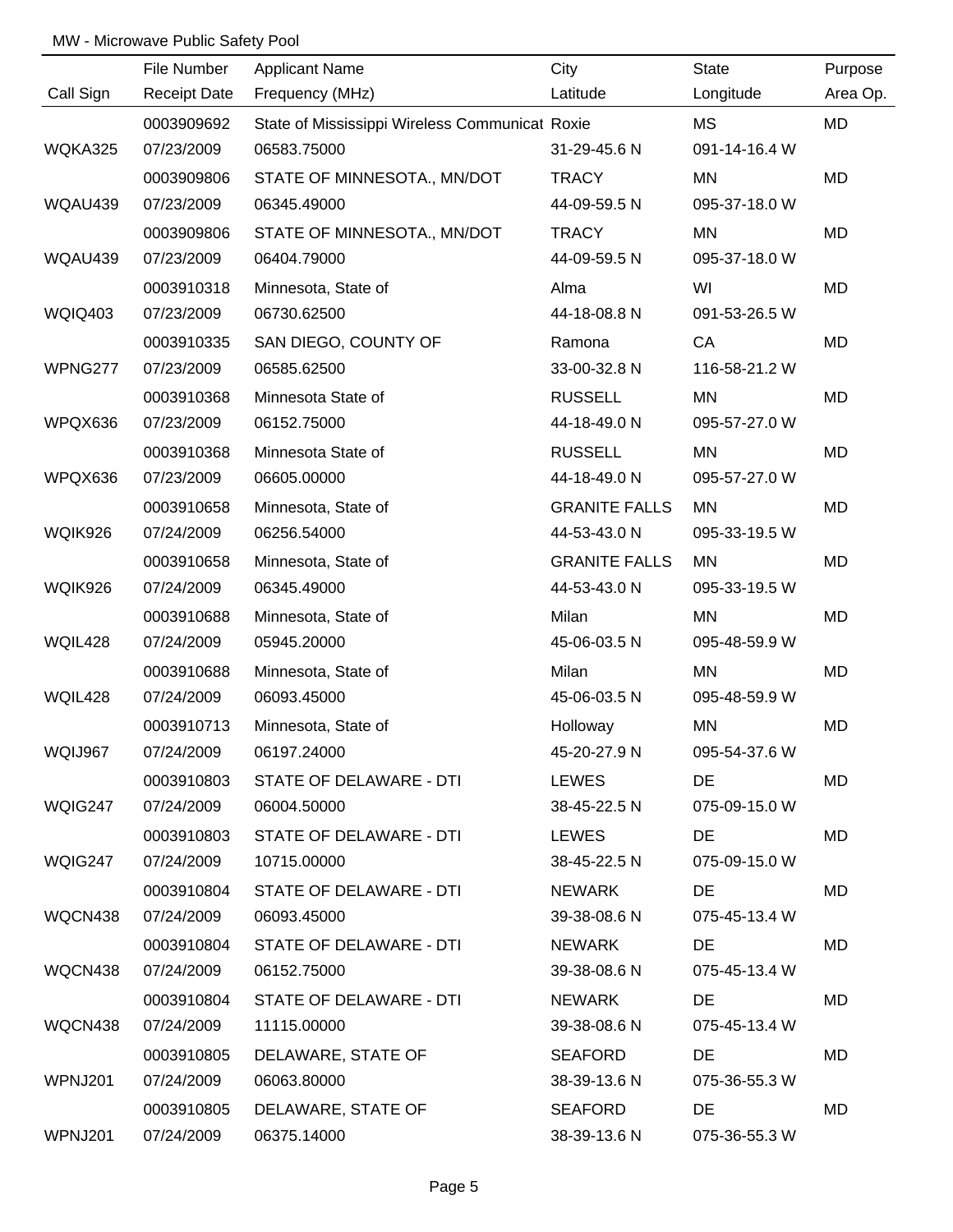|           | File Number         | <b>Applicant Name</b>   | City              | State         | Purpose   |
|-----------|---------------------|-------------------------|-------------------|---------------|-----------|
| Call Sign | <b>Receipt Date</b> | Frequency (MHz)         | Latitude          | Longitude     | Area Op.  |
|           | 0003910805          | DELAWARE, STATE OF      | <b>SEAFORD</b>    | <b>DE</b>     | <b>MD</b> |
| WPNJ201   | 07/24/2009          | 06775.62500             | 38-39-13.6 N      | 075-36-55.3 W |           |
|           | 0003910805          | DELAWARE, STATE OF      | <b>SEAFORD</b>    | <b>DE</b>     | <b>MD</b> |
| WPNJ201   | 07/24/2009          | 06795.62500             | 38-39-13.6 N      | 075-36-55.3 W |           |
|           | 0003910805          | DELAWARE, STATE OF      | <b>SEAFORD</b>    | <b>DE</b>     | MD        |
| WPNJ201   | 07/24/2009          | 06835.62500             | 38-39-13.6 N      | 075-36-55.3 W |           |
|           | 0003910806          | STATE OF DELAWARE - DTI | <b>DOVER</b>      | DE            | <b>MD</b> |
| WQGL515   | 07/24/2009          | 06197.24000             | 39-08-42.4 N      | 075-30-36.0 W |           |
|           | 0003910806          | STATE OF DELAWARE - DTI | <b>DOVER</b>      | <b>DE</b>     | MD        |
| WQGL515   | 07/24/2009          | 06226.89000             | 39-08-42.4 N      | 075-30-36.0 W |           |
|           | 0003910806          | STATE OF DELAWARE - DTI | <b>DOVER</b>      | DE            | <b>MD</b> |
| WQGL515   | 07/24/2009          | 06256.54000             | 39-08-42.4 N      | 075-30-36.0 W |           |
|           | 0003910806          | STATE OF DELAWARE - DTI | <b>DOVER</b>      | <b>DE</b>     | MD        |
| WQGL515   | 07/24/2009          | 06345.49000             | 39-08-42.4 N      | 075-30-36.0 W |           |
|           | 0003910806          | STATE OF DELAWARE - DTI | <b>DOVER</b>      | DE            | <b>MD</b> |
| WQGL515   | 07/24/2009          | 11245.00000             | 39-08-42.4 N      | 075-30-36.0 W |           |
|           | 0003910806          | STATE OF DELAWARE - DTI | <b>DOVER</b>      | <b>DE</b>     | <b>MD</b> |
| WQGL515   | 07/24/2009          | 11325.00000             | 39-08-42.4 N      | 075-30-36.0 W |           |
|           | 0003910806          | STATE OF DELAWARE - DTI | <b>DOVER</b>      | DE            | <b>MD</b> |
| WQGL515   | 07/24/2009          | 11405.00000             | 39-08-42.4 N      | 075-30-36.0 W |           |
|           | 0003910806          | STATE OF DELAWARE - DTI | <b>DOVER</b>      | DE            | <b>MD</b> |
| WQGL515   | 07/24/2009          | 11485.00000             | 39-08-42.4 N      | 075-30-36.0 W |           |
|           | 0003910807          | STATE OF DELAWARE - DTI | CHESAPEAKE CIT DE |               | <b>MD</b> |
| WQCN452   | 07/24/2009          | 06286.19000             | 39-34-04.0 N      | 075-43-51.0 W |           |
|           | 0003910807          | STATE OF DELAWARE - DTI | CHESAPEAKE CIT'DE |               | MD        |
| WQCN452   | 07/24/2009          | 06645.00000             | 39-34-04.0 N      | 075-43-51.0 W |           |
|           | 0003910807          | STATE OF DELAWARE - DTI | CHESAPEAKE CIT DE |               | MD        |
| WQCN452   | 07/24/2009          | 11605.00000             | 39-34-04.0 N      | 075-43-51.0 W |           |
|           | 0003910808          | STATE OF DELAWARE - DTI | Milford           | DE            | MD        |
| WQDF537   | 07/24/2009          | 05945.20000             | 38-54-56.0 N      | 075-26-23.0 W |           |
|           | 0003910808          | STATE OF DELAWARE - DTI | Milford           | DE            | MD        |
| WQDF537   | 07/24/2009          | 05974.85000             | 38-54-56.0 N      | 075-26-23.0 W |           |
|           | 0003910808          | STATE OF DELAWARE - DTI | Milford           | DE            | <b>MD</b> |
| WQDF537   | 07/24/2009          | 06256.54000             | 38-54-56.0 N      | 075-26-23.0 W |           |
|           | 0003910808          | STATE OF DELAWARE - DTI | Milford           | DE            | MD        |
| WQDF537   | 07/24/2009          | 06286.19000             | 38-54-56.0 N      | 075-26-23.0 W |           |
|           | 0003910808          | STATE OF DELAWARE - DTI | Milford           | DE            | <b>MD</b> |
| WQDF537   | 07/24/2009          | 06315.84000             | 38-54-56.0 N      | 075-26-23.0 W |           |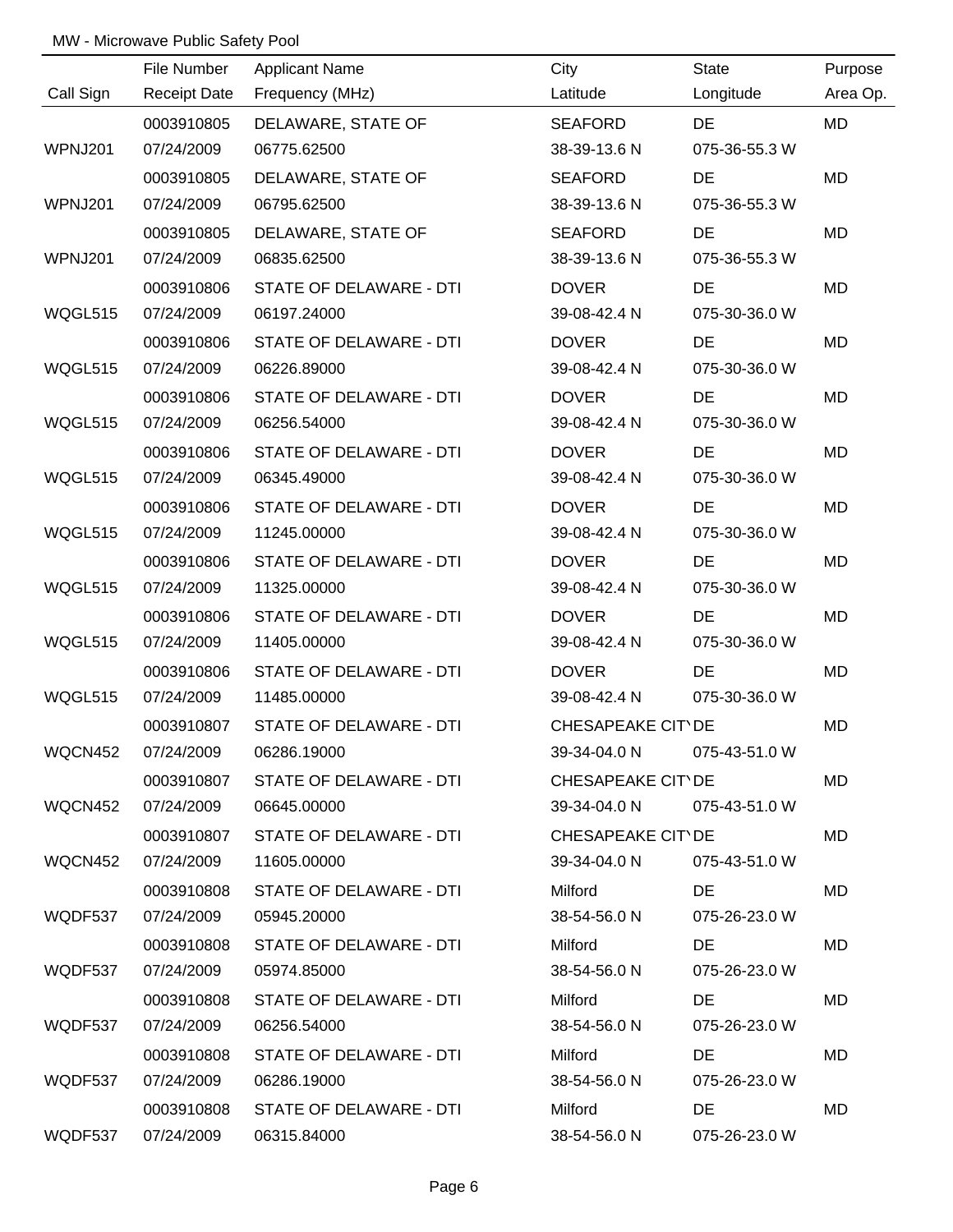|           | File Number         | <b>Applicant Name</b>   | City              | <b>State</b>  | Purpose   |
|-----------|---------------------|-------------------------|-------------------|---------------|-----------|
| Call Sign | <b>Receipt Date</b> | Frequency (MHz)         | Latitude          | Longitude     | Area Op.  |
|           | 0003910808          | STATE OF DELAWARE - DTI | Milford           | DE            | <b>MD</b> |
| WQDF537   | 07/24/2009          | 06345.49000             | 38-54-56.0 N      | 075-26-23.0 W |           |
|           | 0003910808          | STATE OF DELAWARE - DTI | Milford           | DE            | <b>MD</b> |
| WQDF537   | 07/24/2009          | 06835.62500             | 38-54-56.0 N      | 075-26-23.0 W |           |
|           | 0003910808          | STATE OF DELAWARE - DTI | Milford           | DE            | <b>MD</b> |
| WQDF537   | 07/24/2009          | 11245.00000             | 38-54-56.0 N      | 075-26-23.0 W |           |
|           | 0003910809          | DELAWARE, STATE OF      | REHOBETH BEACI DE |               | MD        |
| WPZX997   | 07/24/2009          | 06585.00000             | 38-43-01.0 N      | 075-04-56.4 W |           |
|           | 0003910809          | DELAWARE, STATE OF      | REHOBETH BEACI DE |               | MD        |
| WPZX997   | 07/24/2009          | 06665.62500             | 38-43-01.0 N      | 075-04-56.4 W |           |
|           | 0003910809          | DELAWARE, STATE OF      | REHOBETH BEACI DE |               | MD        |
| WPZX997   | 07/24/2009          | 11137.50000             | 38-43-01.0 N      | 075-04-56.4 W |           |
|           | 0003910810          | STATE OF DELAWARE - DTI | Laurel            | DE            | MD        |
| WQDF542   | 07/24/2009          | 06256.54000             | 38-30-40.0 N      | 075-33-18.0 W |           |
|           | 0003910810          | STATE OF DELAWARE - DTI | Laurel            | DE            | MD        |
| WQDF542   | 07/24/2009          | 06315.84000             | 38-30-40.0 N      | 075-33-18.0 W |           |
|           | 0003910810          | STATE OF DELAWARE - DTI | Laurel            | DE            | MD        |
| WQDF542   | 07/24/2009          | 06635.62500             | 38-30-40.0 N      | 075-33-18.0 W |           |
|           | 0003910812          | DELAWARE, STATE OF      | <b>WOODSIDE</b>   | DE            | MD        |
| WPND903   | 07/24/2009          | 06615.00000             | 39-05-24.8 N      | 075-33-24.5 W |           |
|           | 0003910812          | DELAWARE, STATE OF      | <b>WOODSIDE</b>   | <b>DE</b>     | MD        |
| WPND903   | 07/24/2009          | 06615.62500             | 39-05-24.8 N      | 075-33-24.5 W |           |
|           | 0003910814          | DELAWARE, STATE OF      | <b>NEWARK</b>     | DE            | MD        |
| WPJA452   | 07/24/2009          | 06805.00000             | 39-38-39.0 N      | 075-45-53.0 W |           |
|           | 0003910814          | DELAWARE, STATE OF      | NEWARK            | DE            | MD        |
| WPJA452   | 07/24/2009          | 06805.62500             | 39-38-39.0 N      | 075-45-53.0 W |           |
|           | 0003910815          | STATE OF DELAWARE - DTI | <b>WILMINGTON</b> | DE            | MD        |
| WQCP234   | 07/24/2009          | 10715.00000             | 39-46-29.4 N      | 075-31-46.0 W |           |
|           | 0003910815          | STATE OF DELAWARE - DTI | <b>WILMINGTON</b> | DE            | MD        |
| WQCP234   | 07/24/2009          | 10755.00000             | 39-46-29.4 N      | 075-31-46.0 W |           |
|           | 0003910815          | STATE OF DELAWARE - DTI | <b>WILMINGTON</b> | DE            | MD        |
| WQCP234   | 07/24/2009          | 10835.00000             | 39-46-29.4 N      | 075-31-46.0 W |           |
|           | 0003910815          | STATE OF DELAWARE - DTI | <b>WILMINGTON</b> | DE            | MD        |
| WQCP234   | 07/24/2009          | 10915.00000             | 39-46-29.4 N      | 075-31-46.0 W |           |
|           | 0003910815          | STATE OF DELAWARE - DTI | <b>WILMINGTON</b> | DE            | MD        |
| WQCP234   | 07/24/2009          | 10995.00000             | 39-46-29.4 N      | 075-31-46.0 W |           |
|           | 0003910815          | STATE OF DELAWARE - DTI | <b>WILMINGTON</b> | DE            | MD        |
| WQCP234   | 07/24/2009          | 11035.00000             | 39-46-29.4 N      | 075-31-46.0 W |           |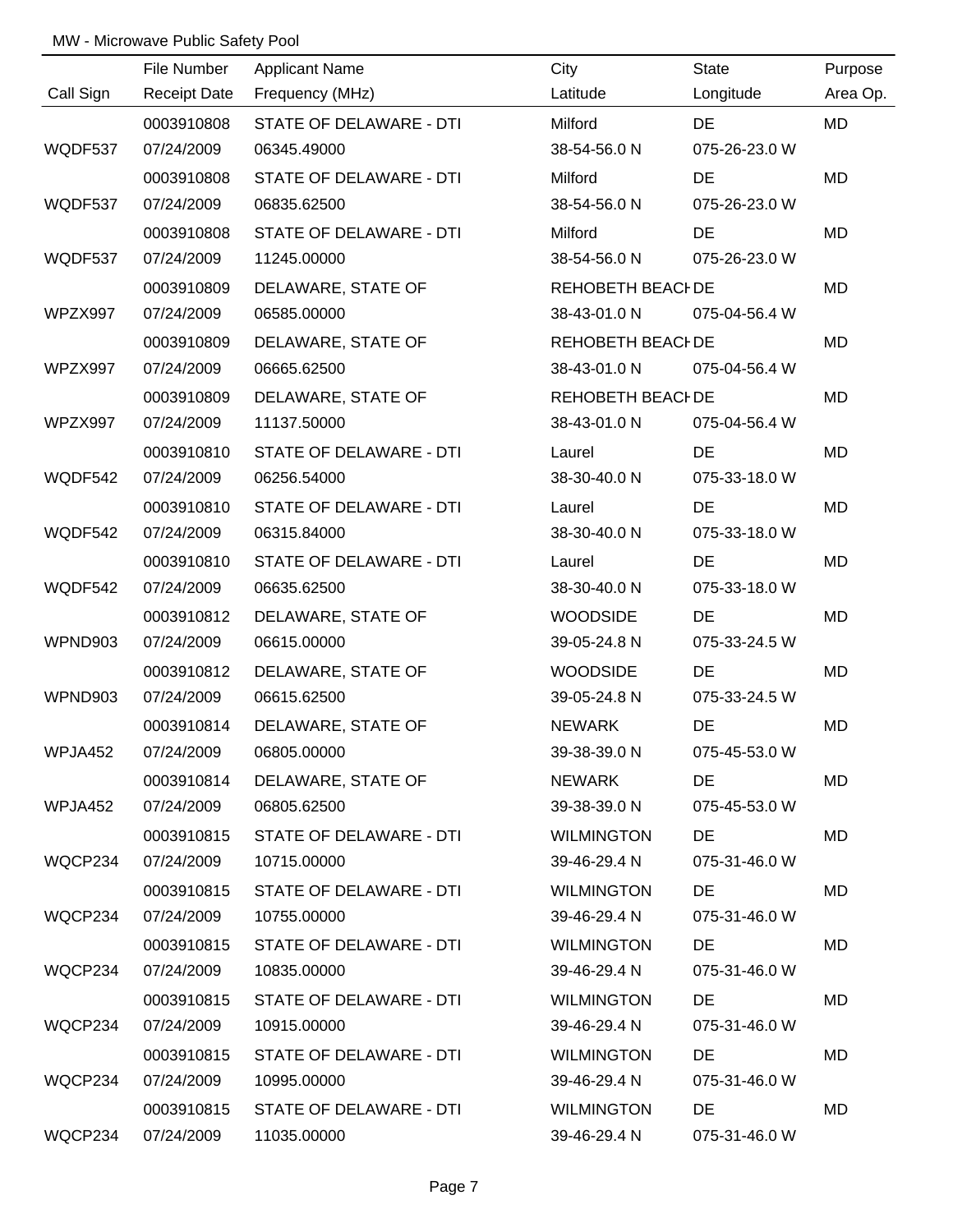|                     | File Number         | <b>Applicant Name</b>                | City              | State         | Purpose   |
|---------------------|---------------------|--------------------------------------|-------------------|---------------|-----------|
| Call Sign           | <b>Receipt Date</b> | Frequency (MHz)                      | Latitude          | Longitude     | Area Op.  |
|                     | 0003910815          | STATE OF DELAWARE - DTI              | <b>WILMINGTON</b> | <b>DE</b>     | <b>MD</b> |
| WQCP234             | 07/24/2009          | 11115.00000                          | 39-46-29.4 N      | 075-31-46.0 W |           |
|                     | 0003910815          | STATE OF DELAWARE - DTI              | <b>WILMINGTON</b> | <b>DE</b>     | <b>MD</b> |
| WQCP234             | 07/24/2009          | 11148.12500                          | 39-46-29.4 N      | 075-31-46.0 W |           |
|                     | 0003910815          | STATE OF DELAWARE - DTI              | <b>WILMINGTON</b> | <b>DE</b>     | MD        |
| WQCP234             | 07/24/2009          | 11162.50000                          | 39-46-29.4 N      | 075-31-46.0 W |           |
|                     | 0003910816          | STATE OF DELAWARE, DEPARTMENT FELTON |                   | <b>DE</b>     | <b>MD</b> |
| WPND902             | 07/24/2009          | 06375.14000                          | 38-59-01.0 N      | 075-33-13.0 W |           |
|                     | 0003910816          | STATE OF DELAWARE, DEPARTMENT FELTON |                   | <b>DE</b>     | MD        |
| WPND902             | 07/24/2009          | 06775.00000                          | 38-59-01.0 N      | 075-33-13.0 W |           |
|                     | 0003910816          | STATE OF DELAWARE, DEPARTMENT FELTON |                   | <b>DE</b>     | MD        |
| WPND902             | 07/24/2009          | 06775.62500                          | 38-59-01.0 N      | 075-33-13.0 W |           |
|                     | 0003910816          | STATE OF DELAWARE, DEPARTMENT FELTON |                   | <b>DE</b>     | MD        |
| WPND902             | 07/24/2009          | 06795.00000                          | 38-59-01.0 N      | 075-33-13.0 W |           |
|                     | 0003910816          | STATE OF DELAWARE, DEPARTMENT FELTON |                   | <b>DE</b>     | <b>MD</b> |
| WPND902             | 07/24/2009          | 06815.00000                          | 38-59-01.0 N      | 075-33-13.0 W |           |
|                     | 0003910816          | STATE OF DELAWARE, DEPARTMENT FELTON |                   | <b>DE</b>     | MD        |
| WPND902             | 07/24/2009          | 11215.00000                          | 38-59-01.0 N      | 075-33-13.0 W |           |
|                     | 0003910817          | STATE OF DELAWARE - DTI              | <b>WILMINGTON</b> | DE            | MD        |
| WQCP994             | 07/24/2009          | 11245.00000                          | 39-44-36.3 N      | 075-32-46.9 W |           |
|                     | 0003910817          | STATE OF DELAWARE - DTI              | <b>WILMINGTON</b> | DE            | MD        |
| WQCP994             | 07/24/2009          | 11285.00000                          | 39-44-36.3 N      | 075-32-46.9 W |           |
|                     | 0003910817          | STATE OF DELAWARE - DTI              | <b>WILMINGTON</b> | <b>DE</b>     | MD        |
| WQCP994             | 07/24/2009          | 11325.00000                          | 39-44-36.3 N      | 075-32-46.9 W |           |
|                     | 0003910817          | STATE OF DELAWARE - DTI              | <b>WILMINGTON</b> | DE.           | MD        |
| WQCP994             | 07/24/2009          | 11565.00000                          | 39-44-36.3 N      | 075-32-46.9 W |           |
|                     | 0003910817          | STATE OF DELAWARE - DTI              | <b>WILMINGTON</b> | DE            | MD        |
| WQCP994             | 07/24/2009          | 11622.50000                          | 39-44-36.3 N      | 075-32-46.9 W |           |
|                     | 0003910817          | STATE OF DELAWARE - DTI              | <b>WILMINGTON</b> | <b>DE</b>     | MD        |
| WQCP994             | 07/24/2009          | 11653.12500                          | 39-44-36.3 N      | 075-32-46.9 W |           |
|                     | 0003910819          | STATE OF DELAWARE - DTI              | <b>GEORGETOWN</b> | DE            | MD        |
| WPNH279             | 07/24/2009          | 05974.85000                          | 38-41-44.0 N      | 075-21-46.0 W |           |
|                     | 0003910819          | STATE OF DELAWARE - DTI              | <b>GEORGETOWN</b> | DE            | MD        |
| WPNH279             | 07/24/2009          | 06063.80000                          | 38-41-44.0 N      | 075-21-46.0 W |           |
|                     | 0003910819          | STATE OF DELAWARE - DTI              | <b>GEORGETOWN</b> | DE            | MD        |
| WPNH <sub>279</sub> | 07/24/2009          | 06093.45000                          | 38-41-44.0 N      | 075-21-46.0 W |           |
|                     | 0003910819          | STATE OF DELAWARE - DTI              | <b>GEORGETOWN</b> | <b>DE</b>     | MD        |
| WPNH279             | 07/24/2009          | 06815.00000                          | 38-41-44.0 N      | 075-21-46.0 W |           |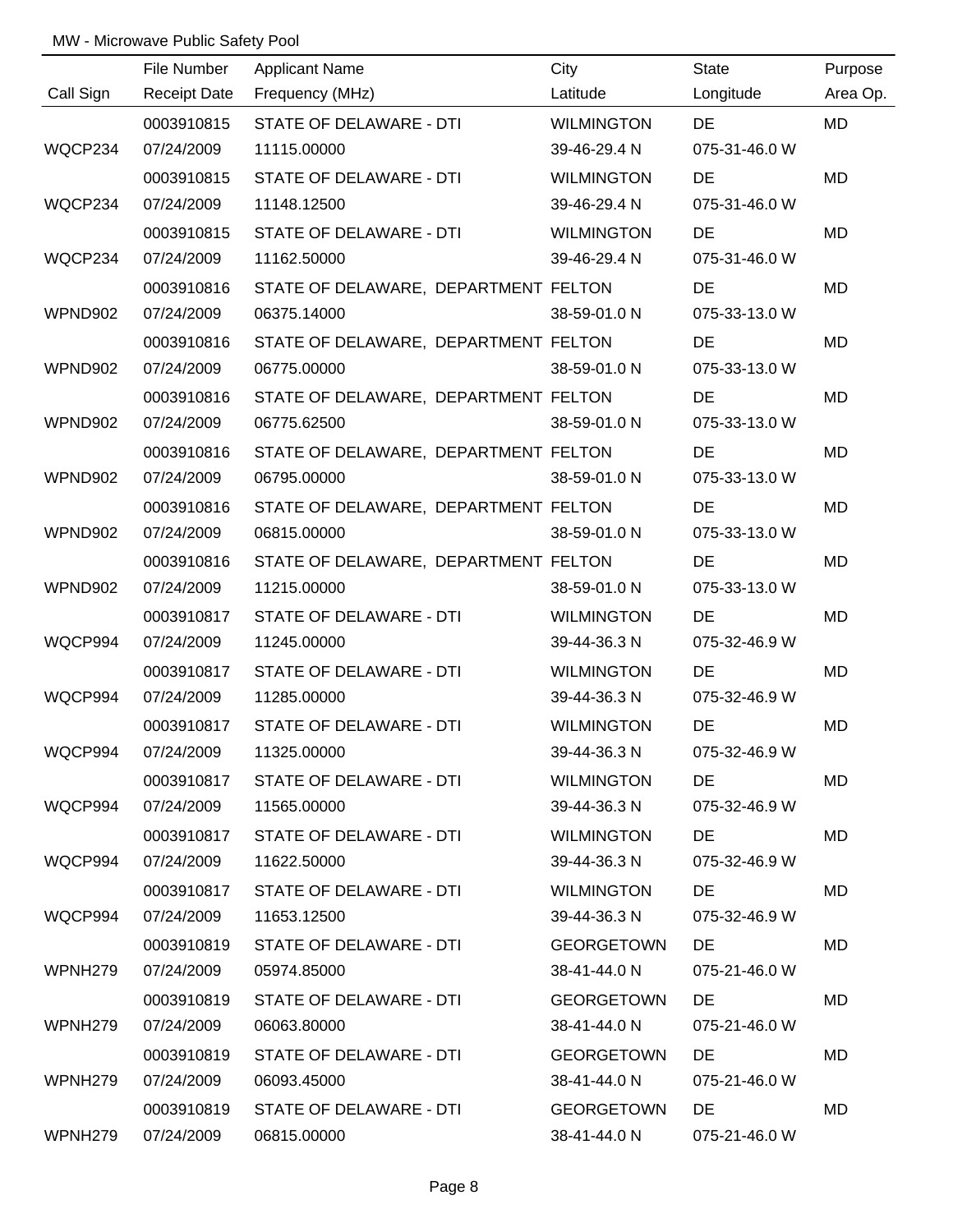|           | File Number         | <b>Applicant Name</b>   | City              | State         | Purpose   |
|-----------|---------------------|-------------------------|-------------------|---------------|-----------|
| Call Sign | <b>Receipt Date</b> | Frequency (MHz)         | Latitude          | Longitude     | Area Op.  |
|           | 0003910819          | STATE OF DELAWARE - DTI | <b>GEORGETOWN</b> | <b>DE</b>     | <b>MD</b> |
| WPNH279   | 07/24/2009          | 06835.62500             | 38-41-44.0 N      | 075-21-46.0 W |           |
|           | 0003910819          | STATE OF DELAWARE - DTI | <b>GEORGETOWN</b> | <b>DE</b>     | <b>MD</b> |
| WPNH279   | 07/24/2009          | 10618.12500             | 38-41-44.0 N      | 075-21-46.0 W |           |
|           | 0003910819          | STATE OF DELAWARE - DTI | <b>GEORGETOWN</b> | DE            | <b>MD</b> |
| WPNH279   | 07/24/2009          | 10875.00000             | 38-41-44.0 N      | 075-21-46.0 W |           |
|           | 0003910819          | STATE OF DELAWARE - DTI | <b>GEORGETOWN</b> | DE            | MD        |
| WPNH279   | 07/24/2009          | 11035.00000             | 38-41-44.0 N      | 075-21-46.0 W |           |
|           | 0003910820          | STATE OF DELAWARE - DTI | <b>WILMINGTON</b> | DE            | <b>MD</b> |
| WQCN539   | 07/24/2009          | 11132.50000             | 39-44-20.2 N      | 075-32-54.3 W |           |
|           | 0003910820          | STATE OF DELAWARE - DTI | <b>WILMINGTON</b> | <b>DE</b>     | MD        |
| WQCN539   | 07/24/2009          | 11163.12500             | 39-44-20.2 N      | 075-32-54.3 W |           |
|           | 0003910821          | STATE OF DELAWARE - DTI | Harrington        | DE            | <b>MD</b> |
| WQGE388   | 07/24/2009          | 06226.89000             | 38-55-16.6 N      | 075-33-55.6 W |           |
|           | 0003910821          | STATE OF DELAWARE - DTI | Harrington        | <b>DE</b>     | MD        |
| WQGE388   | 07/24/2009          | 06286.19000             | 38-55-16.6 N      | 075-33-55.6 W |           |
|           | 0003910821          | STATE OF DELAWARE - DTI | Harrington        | DE            | MD        |
| WQGE388   | 07/24/2009          | 06855.00000             | 38-55-16.6 N      | 075-33-55.6 W |           |
|           | 0003910821          | STATE OF DELAWARE - DTI | Harrington        | <b>DE</b>     | MD        |
| WQGE388   | 07/24/2009          | 10715.00000             | 38-55-16.6 N      | 075-33-55.6 W |           |
|           | 0003910821          | STATE OF DELAWARE - DTI | Harrington        | <b>DE</b>     | MD        |
| WQGE388   | 07/24/2009          | 10755.00000             | 38-55-16.6 N      | 075-33-55.6 W |           |
|           | 0003910822          | STATE OF DELAWARE - DTI | <b>NEW CASTLE</b> | DE            | MD        |
| WQCP238   | 07/24/2009          | 06226.89000             | 39-39-27.0 N      | 075-36-39.0 W |           |
|           | 0003910822          | STATE OF DELAWARE - DTI | <b>NEW CASTLE</b> | DE            | MD        |
| WQCP238   | 07/24/2009          | 06315.84000             | 39-39-27.0 N      | 075-36-39.0 W |           |
|           | 0003910822          | STATE OF DELAWARE - DTI | <b>NEW CASTLE</b> | DE            | MD.       |
| WQCP238   | 07/24/2009          | 06345.49000             | 39-39-27.0 N      | 075-36-39.0 W |           |
|           | 0003910822          | STATE OF DELAWARE - DTI | <b>NEW CASTLE</b> | DE            | MD        |
| WQCP238   | 07/24/2009          | 06375.14000             | 39-39-27.0 N      | 075-36-39.0 W |           |
|           | 0003910822          | STATE OF DELAWARE - DTI | <b>NEW CASTLE</b> | DE            | MD        |
| WQCP238   | 07/24/2009          | 06404.79000             | 39-39-27.0 N      | 075-36-39.0 W |           |
|           | 0003910822          | STATE OF DELAWARE - DTI | <b>NEW CASTLE</b> | DE            | MD        |
| WQCP238   | 07/24/2009          | 11325.00000             | 39-39-27.0 N      | 075-36-39.0 W |           |
|           | 0003910822          | STATE OF DELAWARE - DTI | <b>NEW CASTLE</b> | DE            | MD        |
| WQCP238   | 07/24/2009          | 11365.00000             | 39-39-27.0 N      | 075-36-39.0 W |           |
|           | 0003910823          | STATE OF DELAWARE - DTI | <b>GEORGETOWN</b> | DE            | MD        |
| WQIF907   | 07/24/2009          | 06004.50000             | 38-41-33.0 N      | 075-23-16.1 W |           |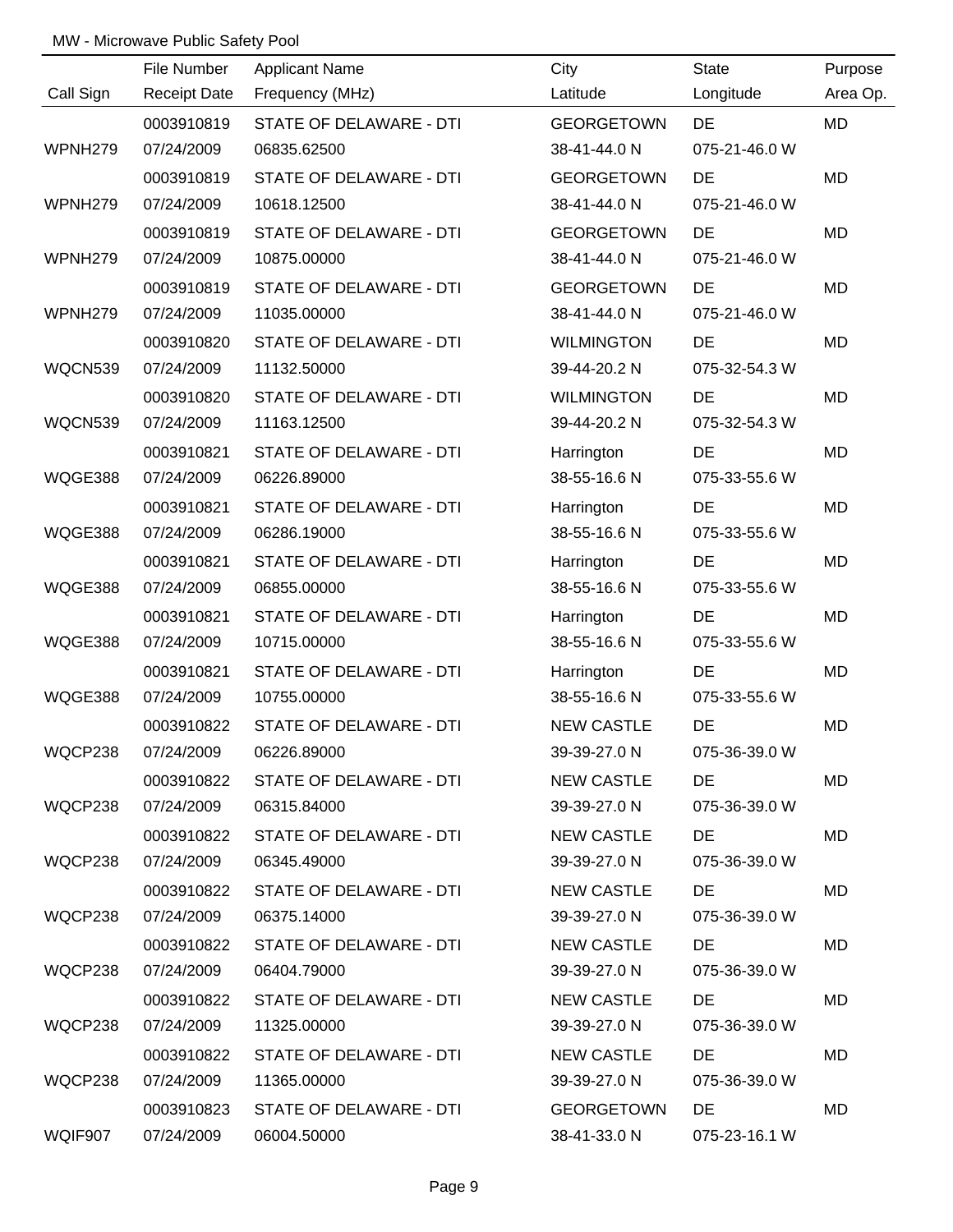|                | File Number         | <b>Applicant Name</b>   | City               | State         | Purpose   |
|----------------|---------------------|-------------------------|--------------------|---------------|-----------|
| Call Sign      | <b>Receipt Date</b> | Frequency (MHz)         | Latitude           | Longitude     | Area Op.  |
|                | 0003910823          | STATE OF DELAWARE - DTI | <b>GEORGETOWN</b>  | <b>DE</b>     | <b>MD</b> |
| WQIF907        | 07/24/2009          | 11525.00000             | 38-41-33.0 N       | 075-23-16.1 W |           |
|                | 0003910824          | STATE OF DELAWARE - DTI | Middletown         | DE            | <b>MD</b> |
| WQGJ534        | 07/24/2009          | 05974.85000             | 39-26-37.7 N       | 075-43-22.8 W |           |
|                | 0003910824          | STATE OF DELAWARE - DTI | Middletown         | DE            | MD        |
| WQGJ534        | 07/24/2009          | 06034.15000             | 39-26-37.7 N       | 075-43-22.8 W |           |
|                | 0003910825          | STATE OF DELAWARE - DTI | <b>Bridgeville</b> | <b>DE</b>     | MD        |
| WQIN395        | 07/24/2009          | 06034.15000             | 38-45-31.6 N       | 075-35-29.8 W |           |
|                | 0003910825          | STATE OF DELAWARE - DTI | <b>Bridgeville</b> | <b>DE</b>     | MD        |
| WQIN395        | 07/24/2009          | 06063.80000             | 38-45-31.6 N       | 075-35-29.8 W |           |
|                | 0003910825          | STATE OF DELAWARE - DTI | <b>Bridgeville</b> | <b>DE</b>     | MD        |
| WQIN395        | 07/24/2009          | 06123.10000             | 38-45-31.6 N       | 075-35-29.8 W |           |
|                | 0003910825          | STATE OF DELAWARE - DTI | <b>Bridgeville</b> | DE            | MD        |
| <b>WQIN395</b> | 07/24/2009          | 06695.00000             | 38-45-31.6 N       | 075-35-29.8 W |           |
|                | 0003910826          | DELAWARE, STATE OF      | REHOBOTH BEACI DE  |               | MD        |
| <b>WPUW929</b> | 07/24/2009          | 06197.24000             | 38-43-17.4 N       | 075-07-18.6 W |           |
|                | 0003910826          | DELAWARE, STATE OF      | REHOBOTH BEACI DE  |               | MD        |
| <b>WPUW929</b> | 07/24/2009          | 06745.00000             | 38-43-17.4 N       | 075-07-18.6 W |           |
|                | 0003910826          | DELAWARE, STATE OF      | REHOBOTH BEACI DE  |               | MD        |
| <b>WPUW929</b> | 07/24/2009          | 06825.62500             | 38-43-17.4 N       | 075-07-18.6 W |           |
|                | 0003910826          | DELAWARE, STATE OF      | REHOBOTH BEACI DE  |               | MD        |
| <b>WPUW929</b> | 07/24/2009          | 06860.62500             | 38-43-17.4 N       | 075-07-18.6 W |           |
|                | 0003910826          | DELAWARE, STATE OF      | REHOBOTH BEACI DE  |               | <b>MD</b> |
| WPUW929        | 07/24/2009          | 11215.00000             | 38-43-17.4 N       | 075-07-18.6 W |           |
|                | 0003910826          | DELAWARE, STATE OF      | REHOBOTH BEACI DE  |               | MD        |
| WPUW929        | 07/24/2009          | 11627.50000             | 38-43-17.4 N       | 075-07-18.6 W |           |
|                | 0003910827          | STATE OF DELAWARE - DTI | <b>DAGSBORO</b>    | DE            | MD        |
| WPNJ203        | 07/24/2009          | 06004.50000             | 38-33-53.0 N       | 075-15-02.0 W |           |
|                | 0003910827          | STATE OF DELAWARE - DTI | <b>DAGSBORO</b>    | DE            | MD        |
| WPNJ203        | 07/24/2009          | 06315.84000             | 38-33-53.0 N       | 075-15-02.0 W |           |
|                | 0003910827          | STATE OF DELAWARE - DTI | <b>DAGSBORO</b>    | <b>DE</b>     | MD        |
| WPNJ203        | 07/24/2009          | 06675.62500             | 38-33-53.0 N       | 075-15-02.0 W |           |
|                | 0003910828          | STATE OF DELAWARE - DTI | Claymont           | DE            | MD        |
| WQCP241        | 07/24/2009          | 11215.00000             | 39-48-33.5 N       | 075-27-17.6 W |           |
|                | 0003910828          | STATE OF DELAWARE - DTI | Claymont           | DE            | MD        |
| WQCP241        | 07/24/2009          | 11245.00000             | 39-48-33.5 N       | 075-27-17.6 W |           |
|                | 0003910828          | STATE OF DELAWARE - DTI | Claymont           | DE            | MD        |
| WQCP241        | 07/24/2009          | 11285.00000             | 39-48-33.5 N       | 075-27-17.6 W |           |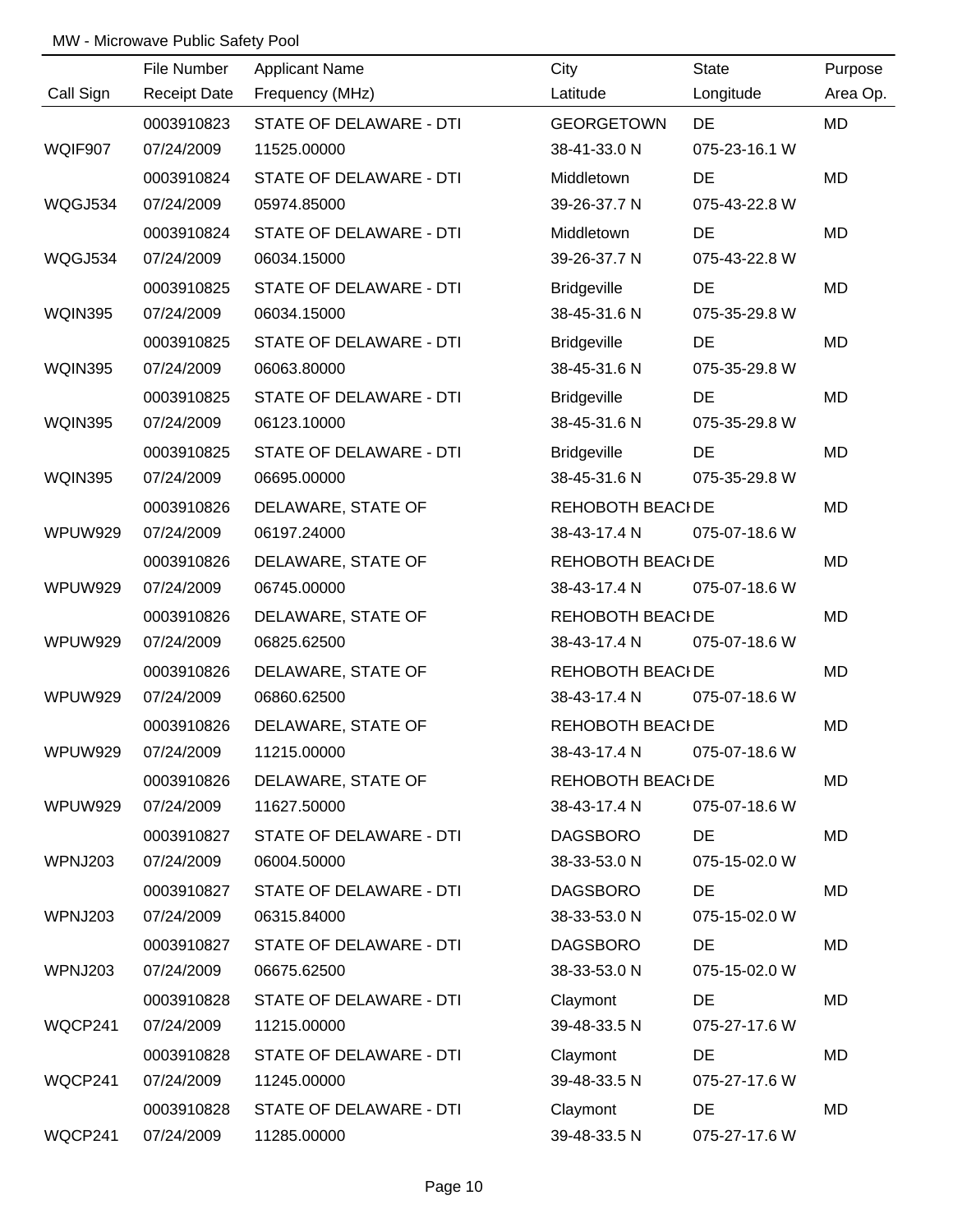|                | File Number         | <b>Applicant Name</b>   | City                | <b>State</b>  | Purpose   |
|----------------|---------------------|-------------------------|---------------------|---------------|-----------|
| Call Sign      | <b>Receipt Date</b> | Frequency (MHz)         | Latitude            | Longitude     | Area Op.  |
|                | 0003910828          | STATE OF DELAWARE - DTI | Claymont            | DE            | <b>MD</b> |
| WQCP241        | 07/24/2009          | 11405.00000             | 39-48-33.5 N        | 075-27-17.6 W |           |
|                | 0003910828          | STATE OF DELAWARE - DTI | Claymont            | DE            | <b>MD</b> |
| WQCP241        | 07/24/2009          | 11485.00000             | 39-48-33.5 N        | 075-27-17.6 W |           |
|                | 0003910828          | STATE OF DELAWARE - DTI | Claymont            | DE            | <b>MD</b> |
| WQCP241        | 07/24/2009          | 11525.00000             | 39-48-33.5 N        | 075-27-17.6 W |           |
|                | 0003910828          | STATE OF DELAWARE - DTI | Claymont            | DE            | MD        |
| WQCP241        | 07/24/2009          | 11605.00000             | 39-48-33.5 N        | 075-27-17.6 W |           |
|                | 0003910829          | DELAWARE, STATE OF      | <b>HARTLY</b>       | DE            | MD        |
| WPUW423        | 07/24/2009          | 06034.15000             | 39-10-03.9 N        | 075-42-47.9 W |           |
|                | 0003910829          | DELAWARE, STATE OF      | <b>HARTLY</b>       | <b>DE</b>     | MD        |
| WPUW423        | 07/24/2009          | 06123.10000             | 39-10-03.9 N        | 075-42-47.9 W |           |
|                | 0003911825          | DELAWARE, STATE OF      | <b>DOVER</b>        | DE            | MD        |
| <b>WPUW504</b> | 07/24/2009          | 06004.50000             | 39-11-36.0 N        | 075-32-38.0 W |           |
|                | 0003911825          | DELAWARE, STATE OF      | <b>DOVER</b>        | DE            | MD        |
| WPUW504        | 07/24/2009          | 06093.45000             | 39-11-36.0 N        | 075-32-38.0 W |           |
|                | 0003911825          | DELAWARE, STATE OF      | <b>DOVER</b>        | <b>DE</b>     | MD        |
| <b>WPUW504</b> | 07/24/2009          | 06123.10000             | 39-11-36.0 N        | 075-32-38.0 W |           |
|                | 0003911825          | DELAWARE, STATE OF      | <b>DOVER</b>        | DE            | MD        |
| <b>WPUW504</b> | 07/24/2009          | 06152.75000             | 39-11-36.0 N        | 075-32-38.0 W |           |
|                | 0003911825          | DELAWARE, STATE OF      | <b>DOVER</b>        | <b>DE</b>     | MD        |
| <b>WPUW504</b> | 07/24/2009          | 10755.00000             | 39-11-36.0 N        | 075-32-38.0 W |           |
|                | 0003911825          | DELAWARE, STATE OF      | <b>DOVER</b>        | DE            | MD        |
| <b>WPUW504</b> | 07/24/2009          | 10835.00000             | 39-11-36.0 N        | 075-32-38.0 W |           |
|                | 0003911825          | DELAWARE, STATE OF      | <b>DOVER</b>        | DE            | MD        |
| WPUW504        | 07/24/2009          | 10915.00000             | 39-11-36.0 N        | 075-32-38.0 W |           |
|                | 0003911825          | DELAWARE, STATE OF      | <b>DOVER</b>        | DE            | MD        |
| WPUW504        | 07/24/2009          | 10995.00000             | 39-11-36.0 N        | 075-32-38.0 W |           |
|                | 0003911825          | DELAWARE, STATE OF      | <b>DOVER</b>        | DE            | MD        |
| WPUW504        | 07/24/2009          | 11167.50000             | 39-11-36.0 N        | 075-32-38.0 W |           |
|                | 0003911825          | DELAWARE, STATE OF      | <b>DOVER</b>        | DE            | MD        |
| WPUW504        | 07/24/2009          | 11168.12500             | 39-11-36.0 N        | 075-32-38.0 W |           |
|                | 0003911830          | STATE OF DELAWARE - DTI | <b>WRANGLE HILL</b> | DE            | MD        |
| WQCP236        | 07/24/2009          | 05945.20000             | 39-34-42.0 N        | 075-39-34.0 W |           |
|                | 0003911830          | STATE OF DELAWARE - DTI | <b>WRANGLE HILL</b> | DE            | MD        |
| WQCP236        | 07/24/2009          | 05974.85000             | 39-34-42.0 N        | 075-39-34.0 W |           |
|                | 0003911830          | STATE OF DELAWARE - DTI | <b>WRANGLE HILL</b> | DE            | MD        |
| WQCP236        | 07/24/2009          | 06004.50000             | 39-34-42.0 N        | 075-39-34.0 W |           |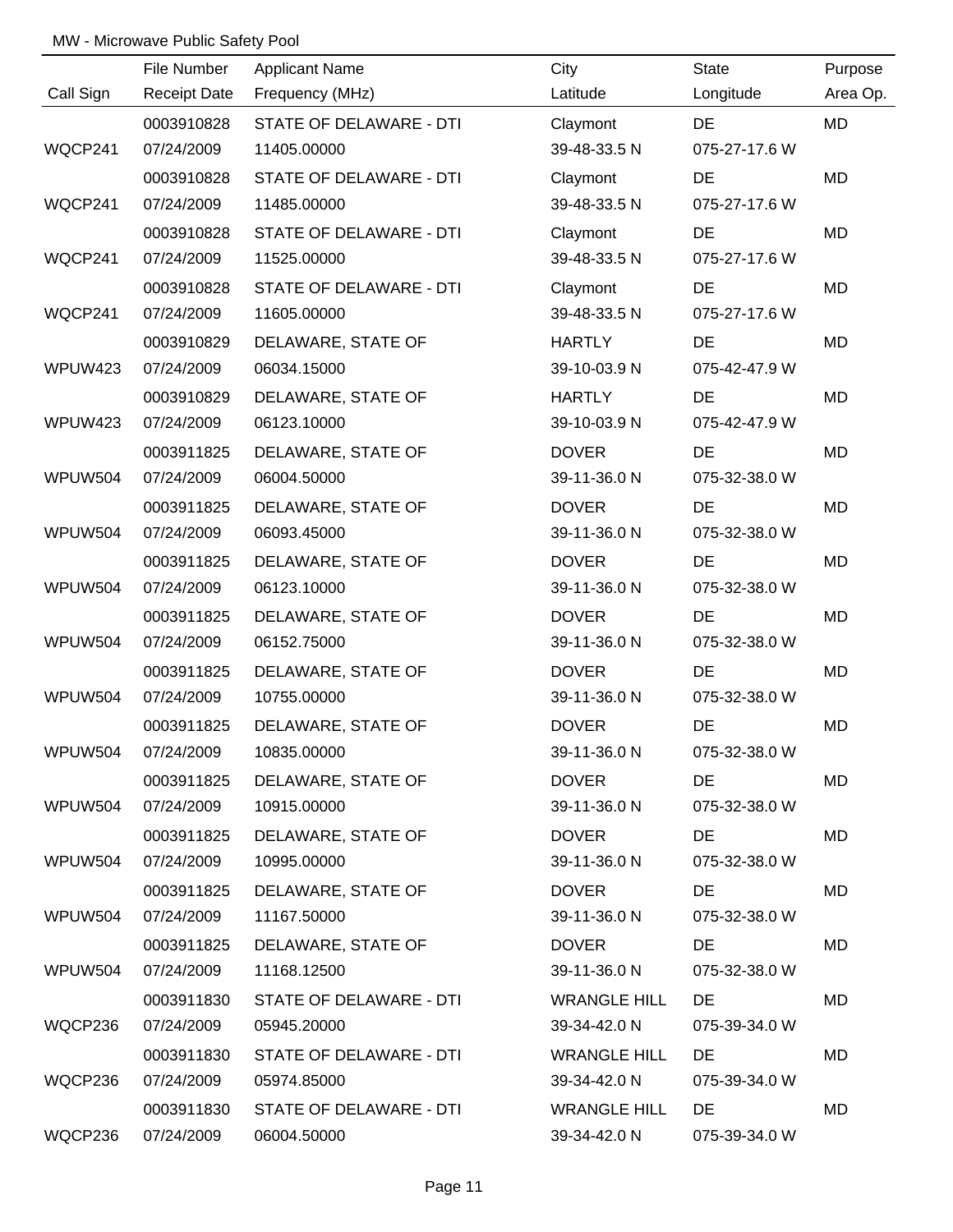|           | File Number         | <b>Applicant Name</b>                 | City                | <b>State</b>  | Purpose   |
|-----------|---------------------|---------------------------------------|---------------------|---------------|-----------|
| Call Sign | <b>Receipt Date</b> | Frequency (MHz)                       | Latitude            | Longitude     | Area Op.  |
|           | 0003911830          | STATE OF DELAWARE - DTI               | <b>WRANGLE HILL</b> | <b>DE</b>     | <b>MD</b> |
| WQCP236   | 07/24/2009          | 06063.80000                           | 39-34-42.0 N        | 075-39-34.0 W |           |
|           | 0003911830          | STATE OF DELAWARE - DTI               | <b>WRANGLE HILL</b> | DE            | <b>MD</b> |
| WQCP236   | 07/24/2009          | 06093.45000                           | 39-34-42.0 N        | 075-39-34.0 W |           |
|           | 0003911830          | <b>STATE OF DELAWARE - DTI</b>        | <b>WRANGLE HILL</b> | DE            | <b>MD</b> |
| WQCP236   | 07/24/2009          | 06123.10000                           | 39-34-42.0 N        | 075-39-34.0 W |           |
|           | 0003911830          | STATE OF DELAWARE - DTI               | <b>WRANGLE HILL</b> | DE            | <b>MD</b> |
| WQCP236   | 07/24/2009          | 06152.75000                           | 39-34-42.0 N        | 075-39-34.0 W |           |
|           | 0003911833          | STATE OF DELAWARE - DTI               | <b>SMYRNA</b>       | DE            | <b>MD</b> |
| WQDB560   | 07/24/2009          | 06197.24000                           | 39-19-09.0 N        | 075-36-19.0 W |           |
|           | 0003911833          | STATE OF DELAWARE - DTI               | <b>SMYRNA</b>       | DE            | <b>MD</b> |
| WQDB560   | 07/24/2009          | 06226.89000                           | 39-19-09.0 N        | 075-36-19.0 W |           |
|           | 0003911833          | STATE OF DELAWARE - DTI               | <b>SMYRNA</b>       | DE            | <b>MD</b> |
| WQDB560   | 07/24/2009          | 06256.54000                           | 39-19-09.0 N        | 075-36-19.0 W |           |
|           | 0003911833          | STATE OF DELAWARE - DTI               | <b>SMYRNA</b>       | DE            | <b>MD</b> |
| WQDB560   | 07/24/2009          | 06286.19000                           | 39-19-09.0 N        | 075-36-19.0 W |           |
|           | 0003911833          | STATE OF DELAWARE - DTI               | <b>SMYRNA</b>       | DE            | <b>MD</b> |
| WQDB560   | 07/24/2009          | 06315.84000                           | 39-19-09.0 N        | 075-36-19.0 W |           |
|           | 0003911833          | STATE OF DELAWARE - DTI               | <b>SMYRNA</b>       | DE            | <b>MD</b> |
| WQDB560   | 07/24/2009          | 06345.49000                           | 39-19-09.0 N        | 075-36-19.0 W |           |
|           | 0003911833          | <b>STATE OF DELAWARE - DTI</b>        | <b>SMYRNA</b>       | DE            | <b>MD</b> |
| WQDB560   | 07/24/2009          | 06375.14000                           | 39-19-09.0 N        | 075-36-19.0 W |           |
|           | 0003911833          | STATE OF DELAWARE - DTI               | <b>SMYRNA</b>       | DE            | MD        |
| WQDB560   | 07/24/2009          | 06404.79000                           | 39-19-09.0 N        | 075-36-19.0 W |           |
|           | 0003912590          | OKLAHOMA, STATE DEPT OF PUBLIC (MOORE |                     | OK            | MD        |
| WQFG852   | 07/24/2009          | 06585.00000                           | 35-20-57.6 N        | 097-27-50.4 W |           |
|           | 0003912590          | OKLAHOMA, STATE DEPT OF PUBLIC (MOORE |                     | OK            | <b>MD</b> |
| WQFG852   | 07/24/2009          | 06685.00000                           | 35-20-57.6 N        | 097-27-50.4 W |           |
|           | 0003907211          | <b>PAPILLION PUBLIC SCHOOLS</b>       | Papillion           | NE            | <b>NE</b> |
|           | 07/21/2009          | 21935.00000                           | 41-09-11.6 N        | 096-02-38.2 W |           |
|           | 0003908137          | CITY OF PEMBROKE PINES                | PEMBROKE PINES FL   |               | <b>NE</b> |
|           | 07/21/2009          | 19315.00000                           | 26-00-25.1 N        | 080-16-52.1 W |           |
|           | 0003908137          | CITY OF PEMBROKE PINES                | PEMBROKE PINES FL   |               | <b>NE</b> |
|           | 07/21/2009          | 19405.00000                           | 26-00-25.1 N        | 080-16-52.1 W |           |
|           | 0003908141          | CITY OF PEMBROKE PINES                | PEMBROKE PINES FL   |               | <b>NE</b> |
|           | 07/21/2009          | 17845.00000                           | 26-01-42.1 N        | 080-18-41.0 W |           |
|           | 0003908144          | CITY OF PEMBROKE PINES                | PEMBROKE PINES FL   |               | <b>NE</b> |
|           | 07/21/2009          | 17755.00000                           | 25-59-41.3 N        | 080-17-24.6 W |           |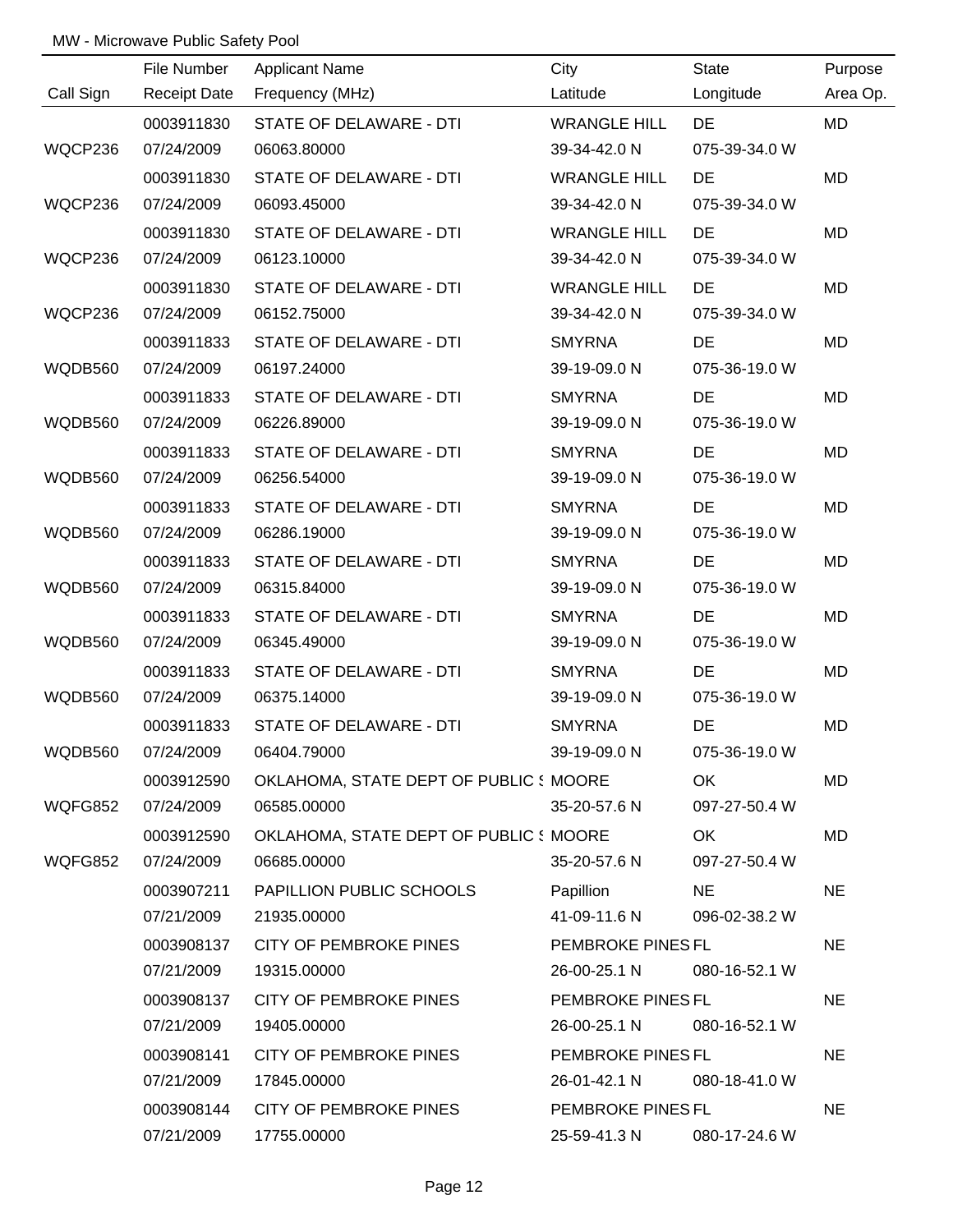|           | File Number         | <b>Applicant Name</b>                                   | City              | <b>State</b>  | Purpose   |
|-----------|---------------------|---------------------------------------------------------|-------------------|---------------|-----------|
| Call Sign | <b>Receipt Date</b> | Frequency (MHz)                                         | Latitude          | Longitude     | Area Op.  |
|           | 0003908368          | University of Utah - Utah Education Netwo American Fork |                   | UT            | <b>NE</b> |
|           | 07/21/2009          | 17935.00000                                             | 40-20-46.7 N      | 111-43-20.7 W |           |
|           | 0003908374          | University of Utah - Utah Education Netwo Alpine        |                   | UT            | <b>NE</b> |
|           | 07/21/2009          | 19495.00000                                             | 40-18-25.5 N      | 111-53-45.7 W |           |
|           | 0003908385          | University of Utah - Utah Education Netwo Milford       |                   | UT            | <b>NE</b> |
|           | 07/21/2009          | 11345.00000                                             | 38-23-53.2 N      | 113-00-48.7 W |           |
|           | 0003908394          | University of Utah - Utah Education Netwo Beaver        |                   | UT            | <b>NE</b> |
|           | 07/21/2009          | 10855.00000                                             | 38-31-10.8 N      | 113-17-10.8 W |           |
|           | 0003908819          | MARYGROVE COLLEGE                                       | <b>DETROIT</b>    | MI            | <b>NE</b> |
|           | 07/22/2009          | 10715.00000                                             | 42-24-51.7 N      | 083-09-06.4 W |           |
|           | 0003908821          | MARYGROVE COLLEGE                                       | <b>DETROIT</b>    | MI            | <b>NE</b> |
|           | 07/22/2009          | 11215.00000                                             | 42-21-28.0 N      | 083-03-55.0 W |           |
|           | 0003908824          | PIKE COUNTY SCHOOL DISTRICT                             | <b>WINSLOW</b>    | IN            | <b>NE</b> |
|           | 07/22/2009          | 10715.00000                                             | 38-23-09.3 N      | 087-12-45.9 W |           |
|           | 0003908827          | PIKE COUNTY SCHOOL DISTRICT                             | <b>PETERSBURG</b> | IN            | <b>NE</b> |
|           | 07/22/2009          | 10795.00000                                             | 38-29-22.5 N      | 087-16-17.4 W |           |
|           | 0003908829          | PIKE COUNTY SCHOOL DISTRICT                             | <b>OTWELL</b>     | IN            | <b>NE</b> |
|           | 07/22/2009          | 10755.00000                                             | 38-27-02.2 N      | 087-05-41.5 W |           |
|           | 0003908832          | PIKE COUNTY SCHOOL DISTRICT                             | <b>PETERSBURG</b> | IN            | <b>NE</b> |
|           | 07/22/2009          | 11215.00000                                             | 38-26-04.9 N      | 087-14-36.2 W |           |
|           | 0003908832          | PIKE COUNTY SCHOOL DISTRICT                             | <b>PETERSBURG</b> | IN            | <b>NE</b> |
|           | 07/22/2009          | 11245.00000                                             | 38-26-04.9 N      | 087-14-36.2 W |           |
|           | 0003908832          | PIKE COUNTY SCHOOL DISTRICT                             | <b>PETERSBURG</b> | IN            | <b>NE</b> |
|           | 07/22/2009          | 11285.00000                                             | 38-26-04.9 N      | 087-14-36.2 W |           |
|           | 0003909317          | State of Arizona, Dept. of Public Safety                | Payson            | AZ            | <b>NE</b> |
|           | 07/22/2009          | 10735.00000                                             | 34-15-52.6 N      | 111-19-32.9 W |           |
|           | 0003909907          | PHOENIX, CITY OF                                        | <b>SURPRISE</b>   | AZ            | <b>NE</b> |
|           | 07/23/2009          | 10618.12500                                             | 33-37-48.4 N      | 112-21-56.6 W |           |
|           | 0003909908          | PHOENIX, CITY OF                                        | <b>PEORIA</b>     | AZ            | <b>NE</b> |
|           | 07/23/2009          | 10553.12500                                             | 33-41-34.2 N      | 112-16-42.7 W |           |
|           | 0003910002          | <b>City Public Service</b>                              | San Antonio       | <b>TX</b>     | <b>NE</b> |
|           | 07/23/2009          | 00928.31875                                             | 29-30-34.8 N      | 098-22-10.1 W |           |
|           | 0003910002          | <b>City Public Service</b>                              | San Antonio       | <b>TX</b>     | <b>NE</b> |
|           | 07/23/2009          | 00952.31875                                             | 29-30-34.8 N      | 098-22-10.1 W |           |
|           | 0003910332          | Minnesota, State of                                     | Winona            | MN            | <b>NE</b> |
|           | 07/23/2009          | 06550.62500                                             | 44-03-56.0 N      | 091-42-50.0 W |           |
|           | 0003910341          | Douglas County Communications Departn Blair             |                   | <b>NE</b>     | <b>NE</b> |
|           | 07/23/2009          | 11245.00000                                             | 41-32-23.7 N      | 096-08-06.6 W |           |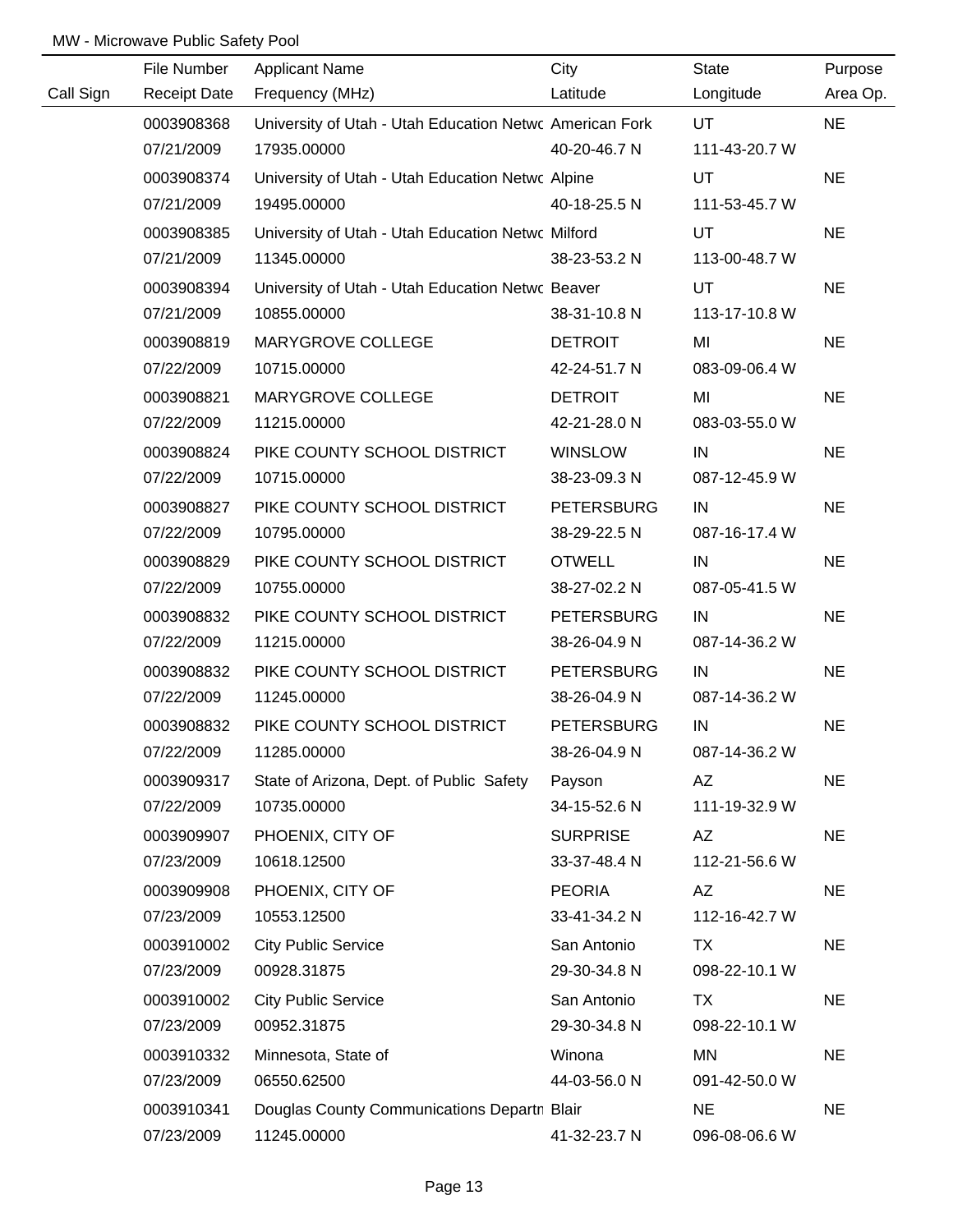|           | File Number         | <b>Applicant Name</b>                           | City         | <b>State</b>  | Purpose   |
|-----------|---------------------|-------------------------------------------------|--------------|---------------|-----------|
| Call Sign | <b>Receipt Date</b> | Frequency (MHz)                                 | Latitude     | Longitude     | Area Op.  |
|           | 0003910341          | Douglas County Communications Departn Blair     |              | <b>NE</b>     | <b>NE</b> |
|           | 07/23/2009          | 11285.00000                                     | 41-32-23.7 N | 096-08-06.6 W |           |
|           | 0003910341          | Douglas County Communications Departn Blair     |              | <b>NE</b>     | <b>NE</b> |
|           | 07/23/2009          | 11485.00000                                     | 41-32-23.7 N | 096-08-06.6 W |           |
|           | 0003910341          | Douglas County Communications Departn Blair     |              | <b>NE</b>     | <b>NE</b> |
|           | 07/23/2009          | 11525.00000                                     | 41-32-23.7 N | 096-08-06.6 W |           |
|           | 0003910342          | Douglas County Communications Departn Omaha     |              | <b>NE</b>     | <b>NE</b> |
|           | 07/23/2009          | 11245.00000                                     | 41-12-57.0 N | 096-05-13.0 W |           |
|           | 0003910342          | Douglas County Communications Departn Omaha     |              | <b>NE</b>     | <b>NE</b> |
|           | 07/23/2009          | 11285.00000                                     | 41-12-57.0 N | 096-05-13.0 W |           |
|           | 0003910342          | Douglas County Communications Departn Omaha     |              | <b>NE</b>     | <b>NE</b> |
|           | 07/23/2009          | 11365.00000                                     | 41-12-57.0 N | 096-05-13.0 W |           |
|           | 0003910342          | Douglas County Communications Departn Omaha     |              | <b>NE</b>     | <b>NE</b> |
|           | 07/23/2009          | 11405.00000                                     | 41-12-57.0 N | 096-05-13.0 W |           |
|           | 0003910343          | Douglas County Communications Departn Papillion |              | <b>NE</b>     | <b>NE</b> |
|           | 07/23/2009          | 06226.89000                                     | 41-08-28.6 N | 096-02-23.7 W |           |
|           | 0003910343          | Douglas County Communications Departn Papillion |              | <b>NE</b>     | <b>NE</b> |
|           | 07/23/2009          | 06256.54000                                     | 41-08-28.6 N | 096-02-23.7 W |           |
|           | 0003910343          | Douglas County Communications Departn Papillion |              | <b>NE</b>     | <b>NE</b> |
|           | 07/23/2009          | 10875.00000                                     | 41-08-28.6 N | 096-02-23.7 W |           |
|           | 0003910343          | Douglas County Communications Departn Papillion |              | <b>NE</b>     | <b>NE</b> |
|           | 07/23/2009          | 10915.00000                                     | 41-08-28.6 N | 096-02-23.7 W |           |
|           | 0003910344          | Douglas County Communications Departn ELKHORN   |              | <b>NE</b>     | <b>NE</b> |
|           | 07/23/2009          | 06197.24000                                     | 41-16-06.0 N | 096-11-41.0 W |           |
|           | 0003910344          | Douglas County Communications Departn ELKHORN   |              | <b>NE</b>     | <b>NE</b> |
|           | 07/23/2009          | 06345.49000                                     | 41-16-06.0 N | 096-11-41.0 W |           |
|           | 0003910344          | Douglas County Communications Departn ELKHORN   |              | <b>NE</b>     | <b>NE</b> |
|           | 07/23/2009          | 10995.00000                                     | 41-16-06.0 N | 096-11-41.0 W |           |
|           | 0003910344          | Douglas County Communications Departn ELKHORN   |              | <b>NE</b>     | <b>NE</b> |
|           | 07/23/2009          | 11035.00000                                     | 41-16-06.0 N | 096-11-41.0 W |           |
|           | 0003910345          | Douglas County Communications Departn Blair     |              | <b>NE</b>     | <b>NE</b> |
|           | 07/23/2009          | 06226.89000                                     | 41-30-34.1 N | 096-05-17.0 W |           |
|           | 0003910345          | Douglas County Communications Departn Blair     |              | <b>NE</b>     | <b>NE</b> |
|           | 07/23/2009          | 06256.54000                                     | 41-30-34.1 N | 096-05-17.0 W |           |
|           | 0003910345          | Douglas County Communications Departn Blair     |              | <b>NE</b>     | <b>NE</b> |
|           | 07/23/2009          | 10755.00000                                     | 41-30-34.1 N | 096-05-17.0 W |           |
|           | 0003910345          | Douglas County Communications Departn Blair     |              | <b>NE</b>     | <b>NE</b> |
|           | 07/23/2009          | 10795.00000                                     | 41-30-34.1 N | 096-05-17.0 W |           |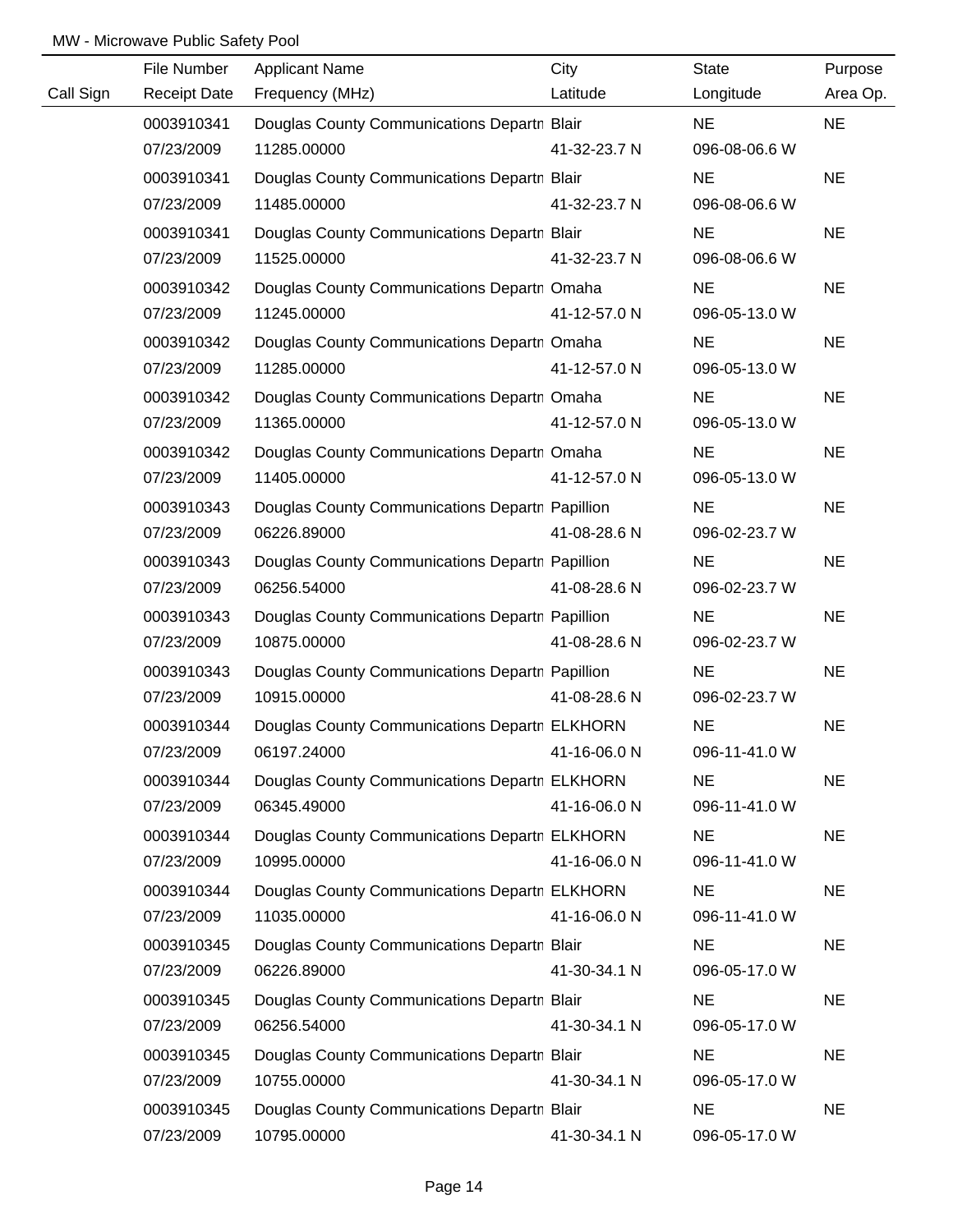|           | File Number         | <b>Applicant Name</b>                                | City         | State         | Purpose   |
|-----------|---------------------|------------------------------------------------------|--------------|---------------|-----------|
| Call Sign | <b>Receipt Date</b> | Frequency (MHz)                                      | Latitude     | Longitude     | Area Op.  |
|           | 0003910346          | Douglas County Communications Departn Council Bluffs |              | IA            | <b>NE</b> |
|           | 07/23/2009          | 11035.00000                                          | 41-15-26.0 N | 095-51-08.0 W |           |
|           | 0003910346          | Douglas County Communications Departn Council Bluffs |              | IA            | <b>NE</b> |
|           | 07/23/2009          | 11185.00000                                          | 41-15-26.0 N | 095-51-08.0 W |           |
|           | 0003910347          | Douglas County Communications Departn OMAHA          |              | <b>NE</b>     | <b>NE</b> |
|           | 07/23/2009          | 11485.00000                                          | 41-17-20.0 N | 096-09-24.0 W |           |
|           | 0003910347          | Douglas County Communications Departn OMAHA          |              | <b>NE</b>     | <b>NE</b> |
|           | 07/23/2009          | 11525.00000                                          | 41-17-20.0 N | 096-09-24.0 W |           |
|           | 0003910347          | Douglas County Communications Departn OMAHA          |              | <b>NE</b>     | <b>NE</b> |
|           | 07/23/2009          | 11605.00000                                          | 41-17-20.0 N | 096-09-24.0 W |           |
|           | 0003910347          | Douglas County Communications Departn OMAHA          |              | <b>NE</b>     | <b>NE</b> |
|           | 07/23/2009          | 11645.00000                                          | 41-17-20.0 N | 096-09-24.0 W |           |
|           | 0003910348          | Douglas County Communications Departn Blair          |              | <b>NE</b>     | <b>NE</b> |
|           | 07/23/2009          | 10915.00000                                          | 41-31-52.1 N | 096-08-11.0 W |           |
|           | 0003910348          | Douglas County Communications Departn Blair          |              | <b>NE</b>     | <b>NE</b> |
|           | 07/23/2009          | 10955.00000                                          | 41-31-52.1 N | 096-08-11.0 W |           |
|           | 0003910348          | Douglas County Communications Departn Blair          |              | <b>NE</b>     | <b>NE</b> |
|           | 07/23/2009          | 10995.00000                                          | 41-31-52.1 N | 096-08-11.0 W |           |
|           | 0003910348          | Douglas County Communications Departn Blair          |              | <b>NE</b>     | <b>NE</b> |
|           | 07/23/2009          | 11035.00000                                          | 41-31-52.1 N | 096-08-11.0 W |           |
|           | 0003910349          | Douglas County Communications Departn OMAHA          |              | <b>NE</b>     | <b>NE</b> |
|           | 07/23/2009          | 05974.85000                                          | 41-14-53.0 N | 095-58-30.0 W |           |
|           | 0003910349          | Douglas County Communications Departn OMAHA          |              | <b>NE</b>     | <b>NE</b> |
|           | 07/23/2009          | 06004.50000                                          | 41-14-53.0 N | 095-58-30.0 W |           |
|           | 0003910349          | Douglas County Communications Departn OMAHA          |              | <b>NE</b>     | <b>NE</b> |
|           | 07/23/2009          | 11075.00000                                          | 41-14-53.0 N | 095-58-30.0 W |           |
|           | 0003910349          | Douglas County Communications Departn OMAHA          |              | <b>NE</b>     | <b>NE</b> |
|           | 07/23/2009          | 11115.00000                                          | 41-14-53.0 N | 095-58-30.0 W |           |
|           | 0003910350          | Douglas County Communications Departn KENNARD        |              | <b>NE</b>     | <b>NE</b> |
|           | 07/23/2009          | 05945.20000                                          | 41-28-52.0 N | 096-09-45.0 W |           |
|           | 0003910350          | Douglas County Communications Departn KENNARD        |              | <b>NE</b>     | <b>NE</b> |
|           | 07/23/2009          | 06093.45000                                          | 41-28-52.0 N | 096-09-45.0 W |           |
|           | 0003910350          | Douglas County Communications Departn KENNARD        |              | <b>NE</b>     | <b>NE</b> |
|           | 07/23/2009          | 11405.00000                                          | 41-28-52.0 N | 096-09-45.0 W |           |
|           | 0003910350          | Douglas County Communications Departn KENNARD        |              | <b>NE</b>     | <b>NE</b> |
|           | 07/23/2009          | 11445.00000                                          | 41-28-52.0 N | 096-09-45.0 W |           |
|           | 0003910351          | Douglas County Communications Departr OMAHA          |              | <b>NE</b>     | <b>NE</b> |
|           | 07/23/2009          | 10755.00000                                          | 41-17-13.0 N | 096-04-23.0 W |           |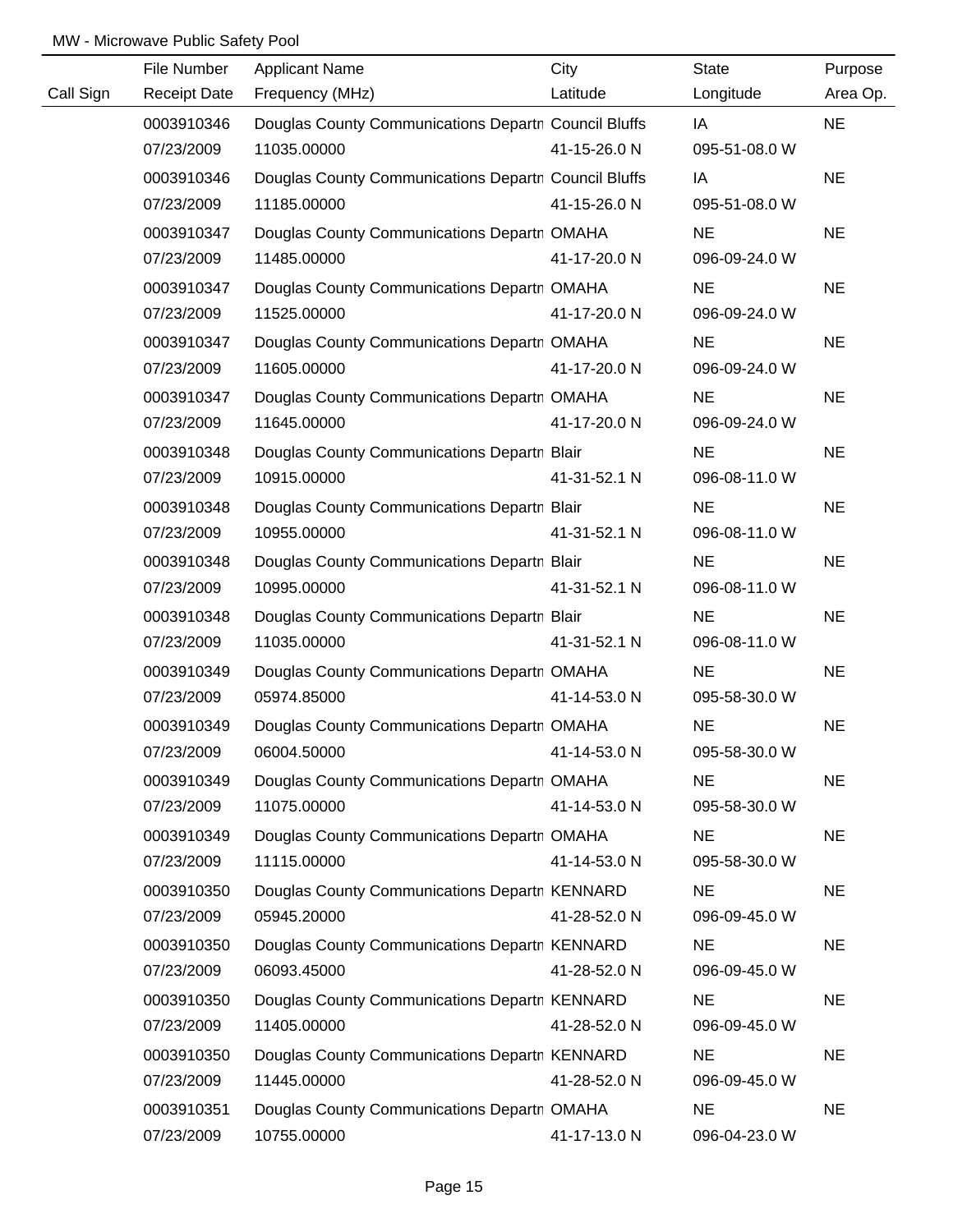|                | File Number         | <b>Applicant Name</b>                           | City         | <b>State</b>  | Purpose   |
|----------------|---------------------|-------------------------------------------------|--------------|---------------|-----------|
| Call Sign      | <b>Receipt Date</b> | Frequency (MHz)                                 | Latitude     | Longitude     | Area Op.  |
|                | 0003910351          | Douglas County Communications Departn OMAHA     |              | <b>NE</b>     | <b>NE</b> |
|                | 07/23/2009          | 10795.00000                                     | 41-17-13.0 N | 096-04-23.0 W |           |
|                | 0003910351          | Douglas County Communications Departn OMAHA     |              | <b>NE</b>     | <b>NE</b> |
|                | 07/23/2009          | 11115.00000                                     | 41-17-13.0 N | 096-04-23.0 W |           |
|                | 0003910351          | Douglas County Communications Departn OMAHA     |              | <b>NE</b>     | <b>NE</b> |
|                | 07/23/2009          | 11155.00000                                     | 41-17-13.0 N | 096-04-23.0 W |           |
|                | 0003910352          | Douglas County Communications Departn Omaha     |              | <b>NE</b>     | <b>NE</b> |
|                | 07/23/2009          | 11525.00000                                     | 41-15-24.2 N | 095-56-26.3 W |           |
|                | 0003910352          | Douglas County Communications Departn Omaha     |              | <b>NE</b>     | <b>NE</b> |
|                | 07/23/2009          | 11565.00000                                     | 41-15-24.2 N | 095-56-26.3 W |           |
|                | 0003910352          | Douglas County Communications Departn Omaha     |              | <b>NE</b>     | <b>NE</b> |
|                | 07/23/2009          | 11605.00000                                     | 41-15-24.2 N | 095-56-26.3 W |           |
|                | 0003910352          | Douglas County Communications Departn Omaha     |              | <b>NE</b>     | <b>NE</b> |
|                | 07/23/2009          | 11685.00000                                     | 41-15-24.2 N | 095-56-26.3 W |           |
|                | 0003910353          | Douglas County Communications Departn NASHVILLE |              | <b>NE</b>     | <b>NE</b> |
|                | 07/23/2009          | 05974.85000                                     | 41-23-38.0 N | 095-58-32.0 W |           |
|                | 0003910353          | Douglas County Communications Departn NASHVILLE |              | <b>NE</b>     | <b>NE</b> |
|                | 07/23/2009          | 06004.50000                                     | 41-23-38.0 N | 095-58-32.0 W |           |
|                | 0003910740          | Delta, County of                                | Orchard City | CO            | <b>NE</b> |
|                | 07/24/2009          | 06850.00000                                     | 38-47-24.8 N | 107-58-30.0 W |           |
|                | 0003910754          | Delta, County of                                | Montrose     | CO            | <b>NE</b> |
|                | 07/24/2009          | 06690.00000                                     | 38-27-48.6 N | 107-52-57.6 W |           |
|                | 0003912694          | Arizona, State of, Dept. of Public Safety       | Holbrook     | AZ            | <b>NE</b> |
|                | 07/24/2009          | 06550.62500                                     | 34-55-53.6 N | 110-08-20.0 W |           |
|                | 0003912694          | Arizona, State of, Dept. of Public Safety       | Holbrook     | ΑZ            | <b>NE</b> |
|                | 07/24/2009          | 11148.12500                                     | 34-55-53.6 N | 110-08-20.0 W |           |
|                | 0003905216          | NORTHLAND PIONEER COLLEGE                       |              |               | <b>RO</b> |
| <b>WNES569</b> | 07/20/2009          |                                                 |              |               |           |
|                | 0003905781          | New Jersey Turnpike Authority                   |              |               | <b>RO</b> |
| KEG76          | 07/20/2009          |                                                 |              |               |           |
|                | 0003906006          | LOS ANGELES, COUNTY OF                          |              |               | <b>RO</b> |
| <b>WNEY503</b> | 07/20/2009          |                                                 |              |               |           |
|                | 0003906007          | LOS ANGELES, COUNTY OF                          |              |               | <b>RO</b> |
| <b>KBW55</b>   | 07/20/2009          |                                                 |              |               |           |
|                | 0003907819          | CALIFORNIA, STATE OF                            |              |               | <b>RO</b> |
| WNEO799        | 07/21/2009          |                                                 |              |               |           |
|                | 0003907820          | CALIFORNIA, STATE OF                            |              |               | <b>RO</b> |
| WPO48          | 07/21/2009          |                                                 |              |               |           |